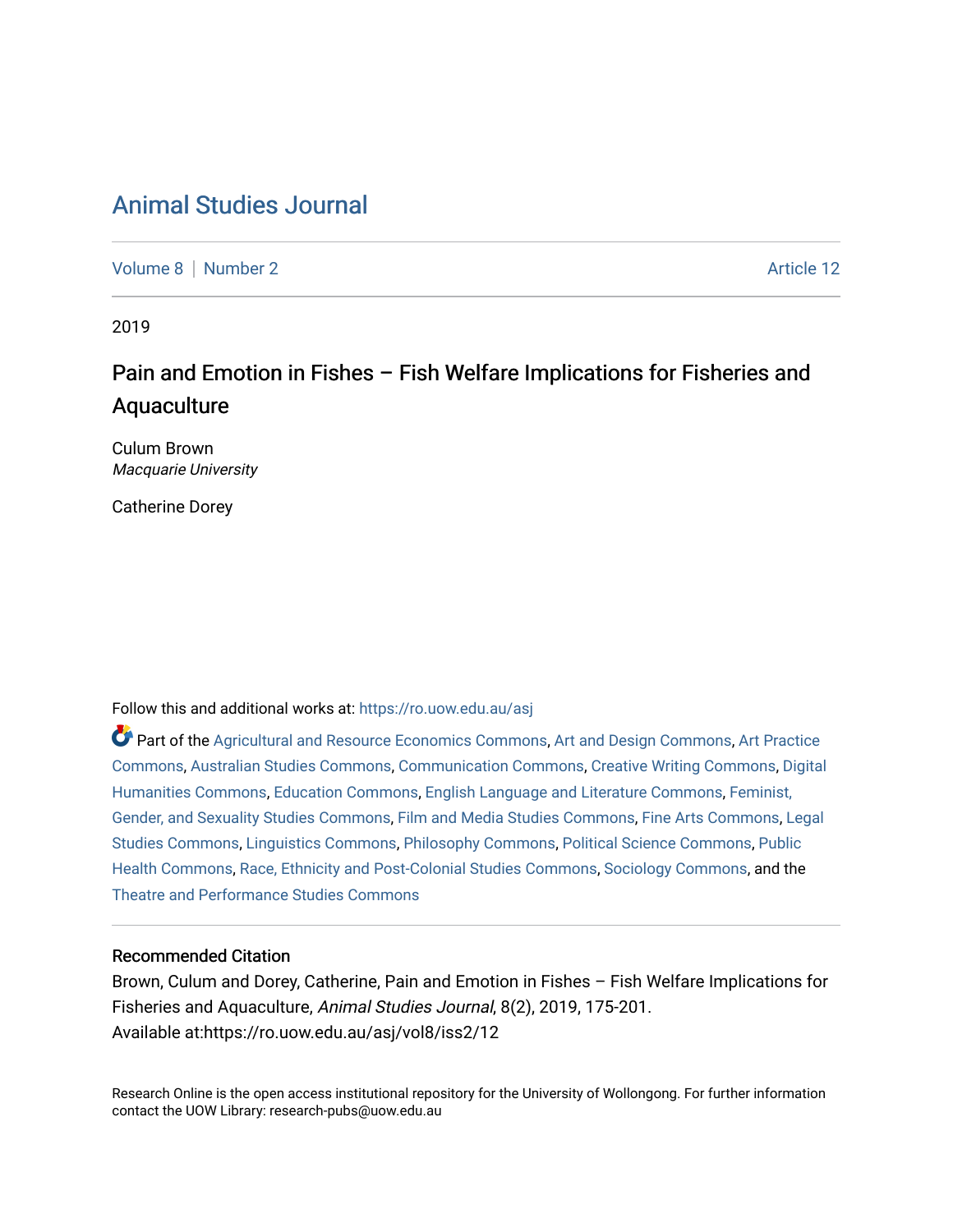## Pain and Emotion in Fishes – Fish Welfare Implications for Fisheries and Aquaculture

## **Abstract**

Scientists have built a significant body of research that shows that fishes display all the features commonly associated with intelligence in mammals, and that they experience stress, fear and pain. These findings have significant ramifications for animal welfare legislation, an area from which fishes have been traditionally excluded. Our most detrimental interaction with fishes is through commercial fisheries and aquaculture, an industry that feeds billions of humans and employs millions more. We have invented a vast array of fishing methods that extract fishes from almost every region on the planet in an equally vast range of violent and painful ways. Fisheries managers regularly fail to prevent overfishing to ensure healthy populations of target species, have not adequately addressed the impacts on other marine species and the broader environment, nor prevented human rights abuses on board fishing vessels. Fish welfare has not been a consideration. Farmed fishes are under our control for their entire lives, and while there are welfare guidelines available, where these are applied, the goal is primarily to maximise production and reduce losses, rather than ensure good welfare. These industries are important to many of us; however, we need to change these systems to address both welfare and sustainability. For fisheries this means a reduction in the number of fishes killed, by addressing overfishing and wasteful capture methods, and reducing the length of time fishes suffer during capture. For aquaculture this means keeping fishes in more natural environments at lower densities, reducing transport and handling impacts, and choosing species that cope better with farming. Both sectors need to develop humane slaughtering practices. Fish behaviour and welfare experts will benefit from working with the people and systems that are driving more ethical and sustainable practices in fisheries and farming, to help initiate improvements that will benefit individual fishes and the broader marine environment, as well as the lives of those working in the industry. We must ensure that where we do need to farm and capture fishes it is done humanely, fairly and without unnecessary waste of trillions of lives. A simple way forward would be to reduce our reliance on fish as a primary source of protein, particularly in wealthy countries where alternatives abound.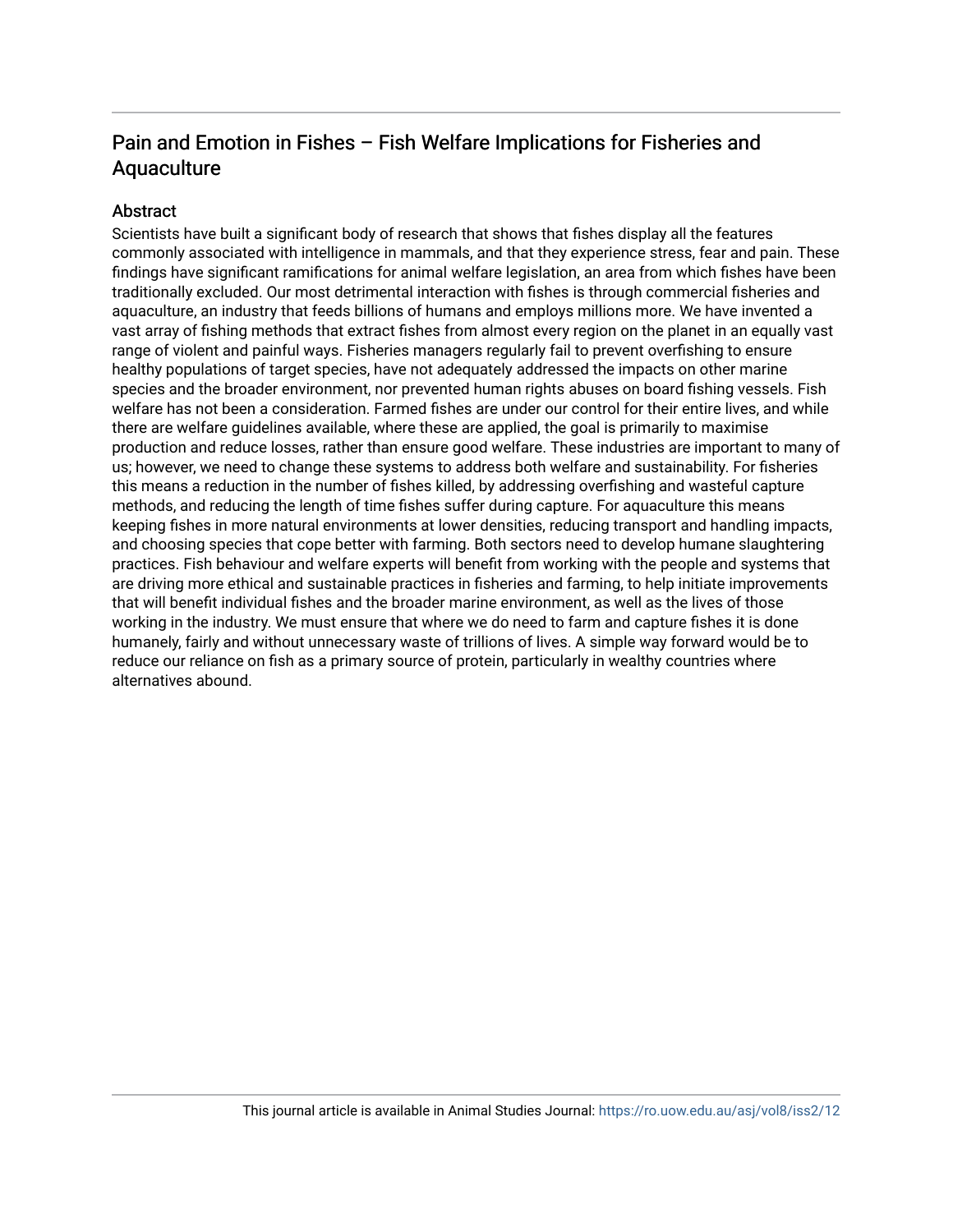# *Painand EmotioninFishes – Fish Welfare Implications for Fisheries and Aquaculture*

#### **Culum Brown**

Macquarie University

#### **Catherine Dorey**

Independent Advisor on Fisheries and Aquaculture

**Abstract:** Scientists have built a significant body of research that shows that fishes display all the features commonly associated with intelligence in mammals, and that they experience stress, fear and pain. These findings have significant ramifications for animal welfare legislation, an area from which fishes have been traditionally excluded. Our most detrimental interaction with fishes is through commercial fisheries and aquaculture, an industry that feeds billions of humans and employs millions more. We have invented a vast array of fishing methods that extract fishes from almost every region on the planet in an equally vast range of violent and painful ways. Fisheries managers regularly fail to prevent overfishing to ensure healthy populations of target species, have not adequately addressed the impacts on other marine species and the broader environment, nor prevented human rights abuses on board fishing vessels. Fish welfare has not been a consideration. Farmed fishes are under our control for their entire lives, and while there are welfare guidelines available, where these are applied, the goal is primarily to maximise production and reduce losses, rather than ensure good welfare. These industries are important to many of us; however, we need to change these systems to address both welfare and sustainability. For fisheries this means a reduction in the number of fishes killed, by addressing overfishing and wasteful capture methods, and reducing the length of time fishes suffer during capture. For aquaculture this means keeping fishes in more natural environments at lower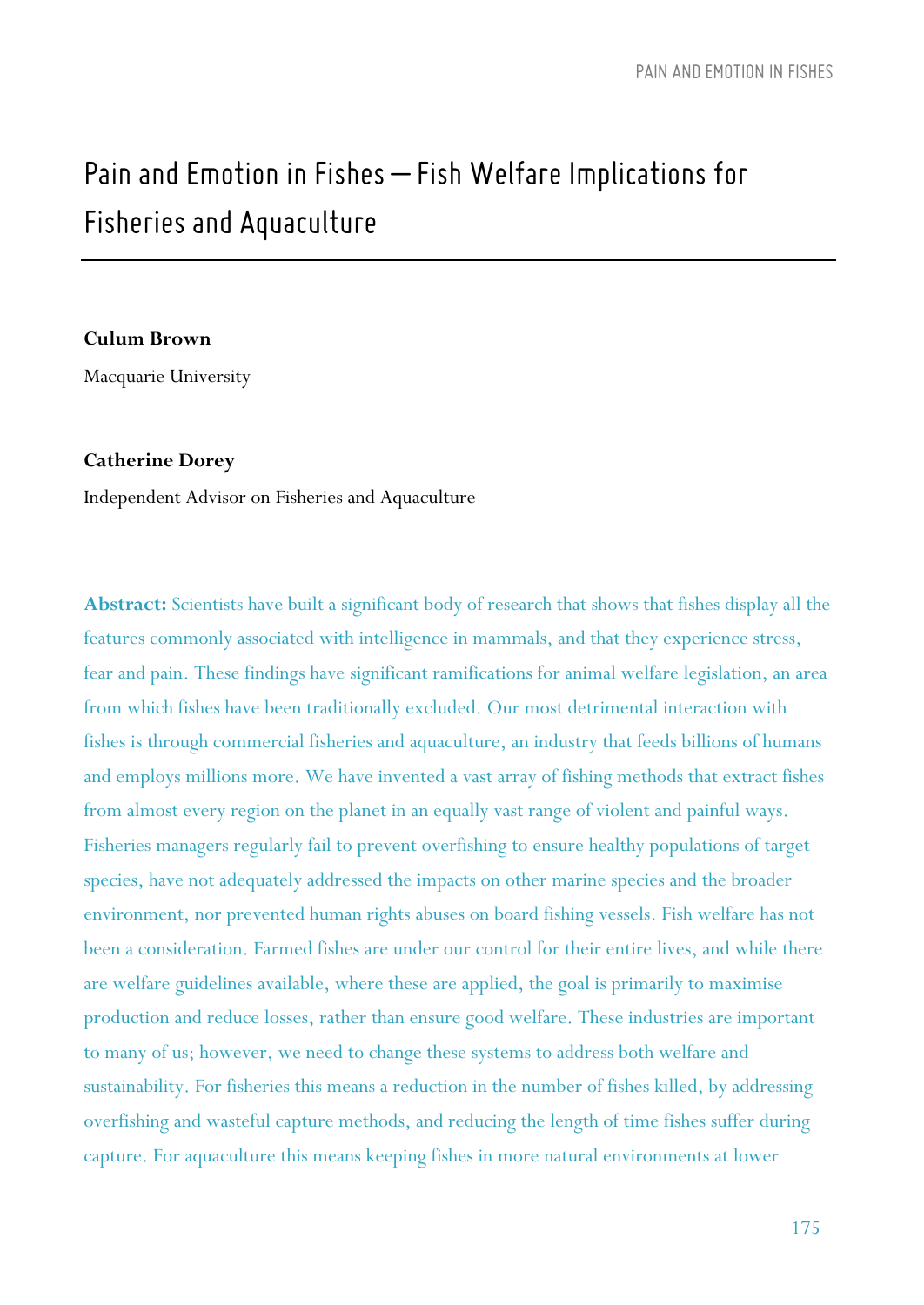densities, reducing transport and handling impacts, and choosing species that cope better with farming. Both sectors need to develop humane slaughtering practices. Fish behaviour and welfare experts will benefit from working with the people and systems that are driving more ethical and sustainable practices in fisheries and farming, to help initiate improvements that will benefit individual fishes and the broader marine environment, as well as the lives of those working in the industry. We must ensure that where we do need to farm and capture fishes it is done humanely, fairly and without unnecessary waste of trillions of lives. A simple way forward would be to reduce our reliance on fish as a primary source of protein, particularly in wealthy countries where alternatives abound.

**Keywords**: fish, welfare, fisheries, aquaculture, sustainability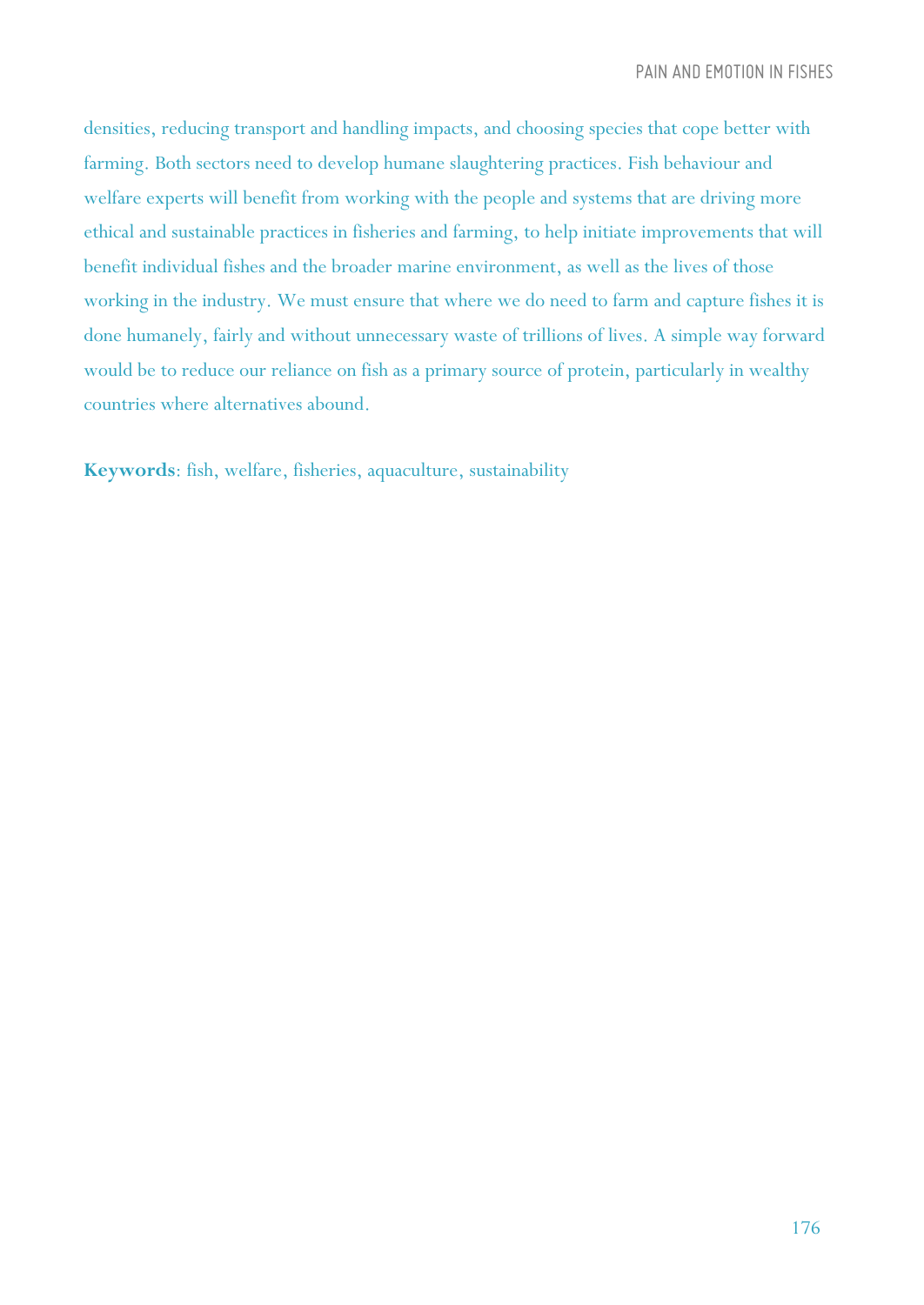## *Why should we care about fish welfare?*

Humans interact with fishes in a variety of contexts and many of these have welfare implications (Huntingford et al.). Fishes are a major source of protein for a significant proportion of the world's human population. They remain the last animals that we largely capture from wild stocks; however, wild fish populations cannot cope with demand and many are now overfished. In response, aquaculture is increasingly filling the gap. It is estimated that between 0.79 and 2.3 trillion fishes were killed each year by commercial fishing operations between 2007 and 2017 (based on registered landings only, not including all bycatch and discards); another 48 to 160 billion farmed fishes were slaughtered in 2015 (fishcount.org.uk). By comparison, the number of terrestrial animals killed each year for human consumption is ca 75 billion (birds and mammals; Food and Agriculture Organization of the United Nations, *FAOSTAT*). Recreational fishing is also an extremely popular pastime for many people and this interest group represents a surprisingly strong political lobby in developed nations (in this special issue see Wadiwel). Fishes are the most numerous pet in the world and second only to cats and dogs in per capita pet ownership. In Australia, for example, 38% of households own a dog, 29.2% own a cat, but there are more pet fishes (ca 8.7 million) than cats and dogs combined (ca 6.3 million; Animal Medicines Australia). It is not commonly known that fishes follow rats and mice in terms of the total number used in scientific experiments, and they are becoming increasingly popular research models in evolutionary biology and medicine. In terms of biodiversity, there are more fish species than the rest of the vertebrates combined, and freshwater fishes in particular are among the most endangered taxa in the world (Arthington et al.). Each of these contexts brings unique fish welfare and ethical considerations, but to date fishes have largely remained off the animal welfare radar (Brown).

During the 1970s, there was a considerable increase in advocacy for protecting the welfare of animals used in industrial agriculture (initially in the UK), but for some reason the movement never made it to the sea. To this day, and as we shall discuss, there are few animal welfare controls in aquaculture and none in commercial fishing operations. In many countries around the world fishes are not legally defined as 'animals' under existing animal welfare

177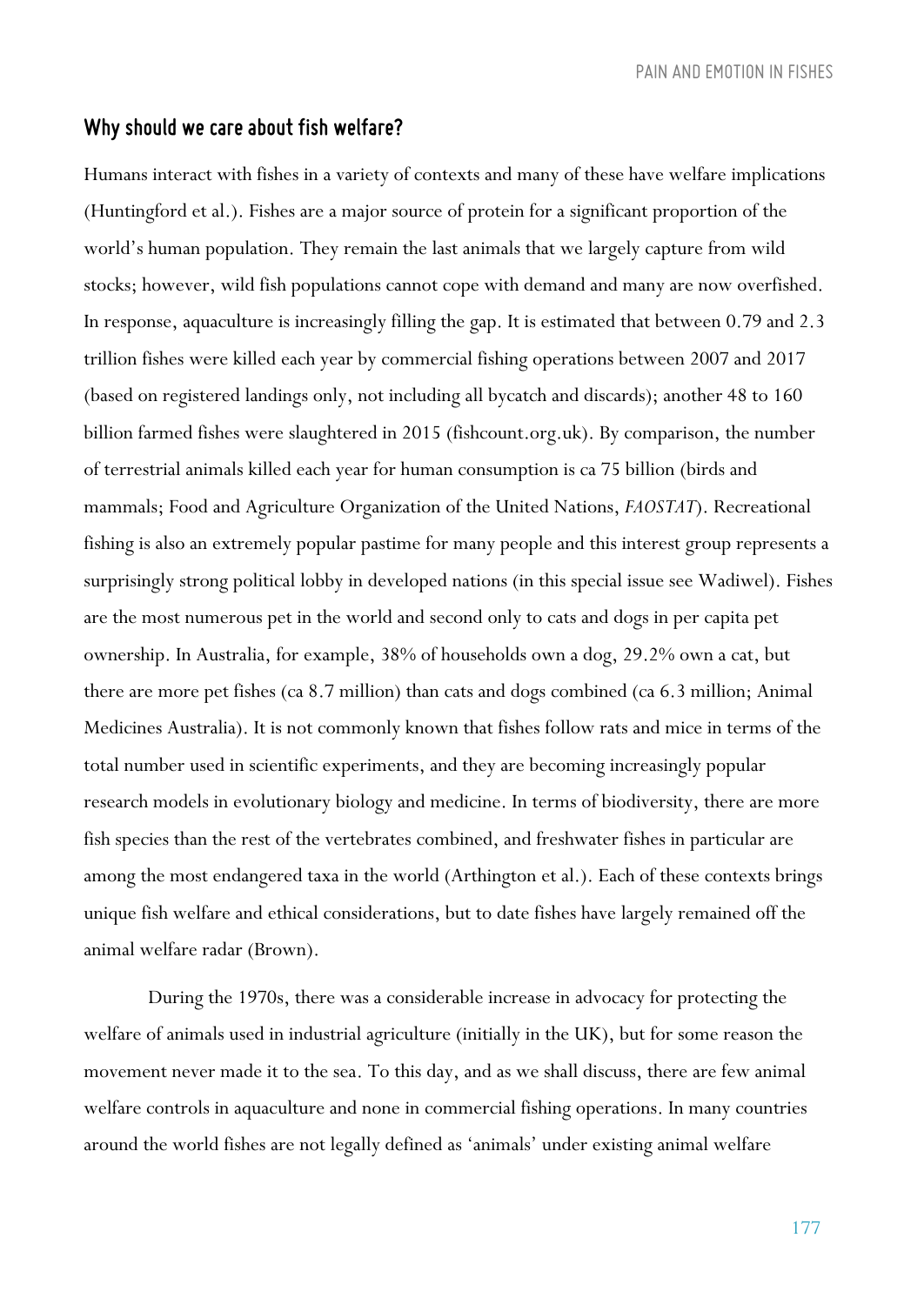legislation or are specifically exempt. In Australia, for example, in two states (Western and South Australia) fishes are explicitly excluded from welfare legislation, while in the Northern Territory only captive fishes are protected. In the remaining states, while fishes are included in animal welfare legislation, fishing activities are exempt, although Tasmanian legislation does at least require that fishing is 'done in a usual and reasonable manner and without causing excess suffering' (*Tasmanian Animal Welfare Act 1993*, Sect. 4(2)).<sup>1</sup>

One wonders why it is that fishes should have such a poor representation in animal welfare legislation. Even the language associated with fishing (harvest, stocks, etc.) suggests that they do not qualify as animals, but rather are inanimate objects. One likely answer is that people generally view fishes as primitive animals with limited scope for intelligence. Scientific research in the last 20 years, however, has revealed that fishes are much more intelligent than the general public give them credit for (Brown et al.). In many domains they are as intelligent as most land animals (Bshary et al.; Vila Pouca and Brown, 'Contemporary Topics'). The following is a list of the traits reasonably associated with intelligence and, in the not too distant past, were once primarily assigned to humans: learning and memory, innovation, social learning, culture, cooperation, reconciliation, nest building, and tool use. Over the last decade or two, all of these behaviours have not only been shown in fishes, but fishes have often led the way as model species for understanding these phenomenon in non-human animals (for comprehensive reviews of fish cognition see Brown; Brown et al.; Vila Pouca and Brown 'Contemporary Topics'; Vila Pouca and Brown 'Fish – How to Ask').

The gap between public perception of fish intelligence and scientific reality has serious implications for our interactions with fishes, not least of which is because public opinion can help drive changes in animal welfare policy and legislation. Intelligence, sentience and ethics are tied together (Brown). People are far more likely to show empathy towards animals whom they believe are intelligent (Myers). Moreover, animals who are intelligent have greater capacity to suffer (Bekoff). This is largely due to their ability to learn from previous events and project their experience into the future. For example, if a fish experiences a negative stimulus (for example, shock or a predator) in a given context, they rapidly learn from that experience and present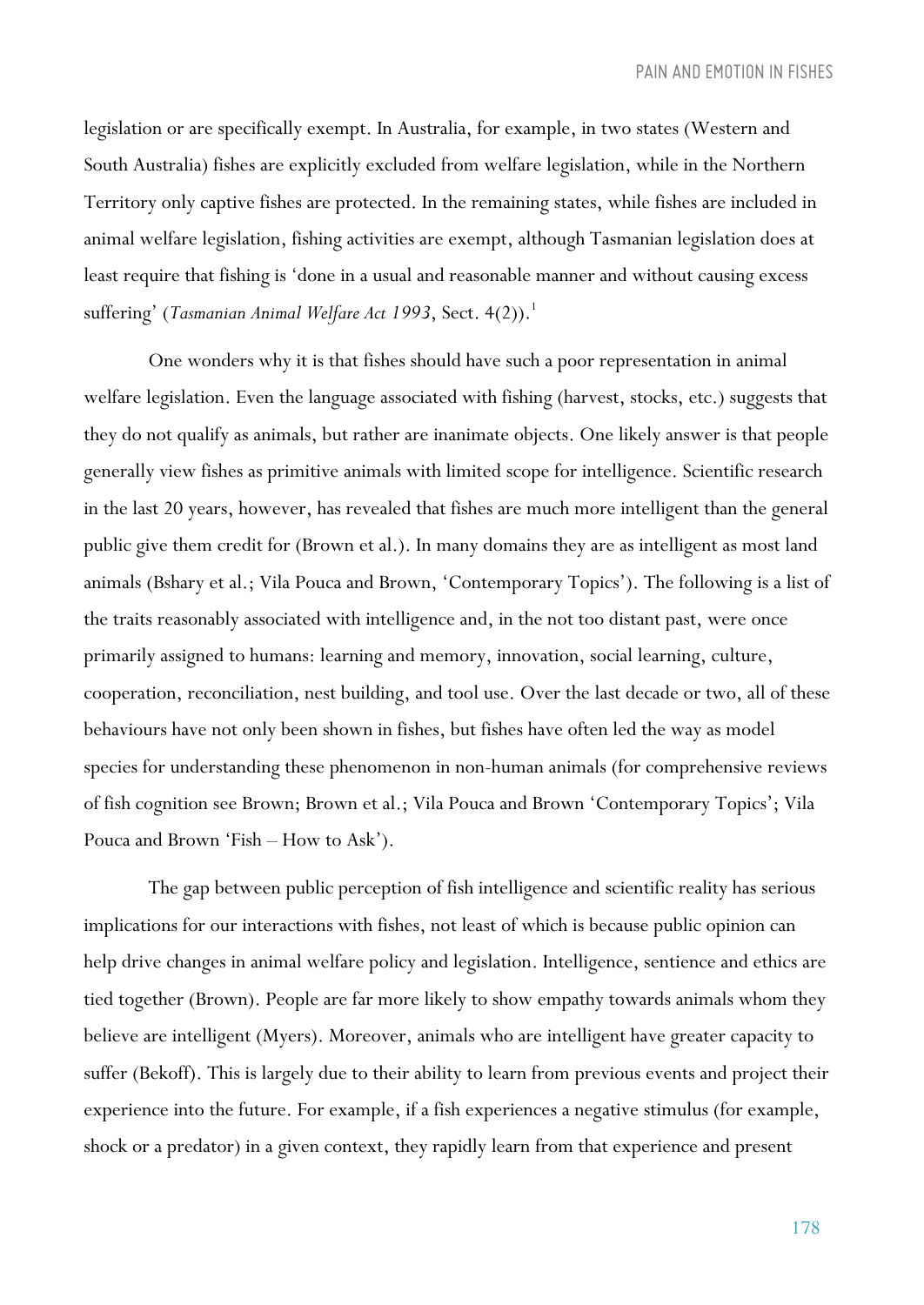signs of fear, stress and anxiety when later placed in that context in anticipation that the event will reoccur (Chandroo et al.; Yue et al.).

#### *Fish pain*

One of the reoccurring topics in fish welfare is whether fishes feel pain. Pain represents an emotional experience in response to harmful or potentially harmful stimuli and is intertwined with the nociception pathway, which is responsible for detecting harmful stimuli (for example heat). While there is ongoing debate in this area (Sneddon et al., 'Fish Sentience Denial'), the overwhelming evidence suggests that fishes do feel pain much like humans (Sneddon). Indeed, the reason humans feel pain at all is because we inherited our pain receptors and associated cognitive toolbox from a fish ancestor. Nociceptors date back to the annelids and emotional responses to pain simply act as behavioural motivators (Walters, 'Nociceptive Biology'). Given the primary role of pain is keeping animals safe from harm, it should come as no surprise that most animals have this capacity to varying degrees.

Since the discovery of nociceptors in trout in the early 2000s (Sneddon et al., 'Do Fishes Have Nociceptors?'), the debate over whether fishes feel pain has been repeatedly repositioned (Rose et al.). The issue is no longer about whether fishes can detect noxious stimuli, but rather how they respond on an emotional level. That is: are they cognitively engaged with pain? Rather than concentrating on how the human brain processes painful stimuli and whether fishes do something similar (Woodruff), let us stop and think about why we feel pain at all. That is: what is the evolutionary significance of pain perception? What is its function? Pain perception and the associated emotional response is an ancient, highly conserved evolutionary trait (Broom). There are two main components. The first is a simple reflex – an emergency move away from a painful stimulus. No cognition is required as the nociception pathway carries the message from the injured limb to the spinal cord before the withdrawal order is sent directly back to the offending limb. In many cases, there is no awareness of pain before the withdraw reflex is complete – the brain receives this information afterwards. The second component is about long-term consolidation of that experience. That is, to remember that object X or context Y is dangerous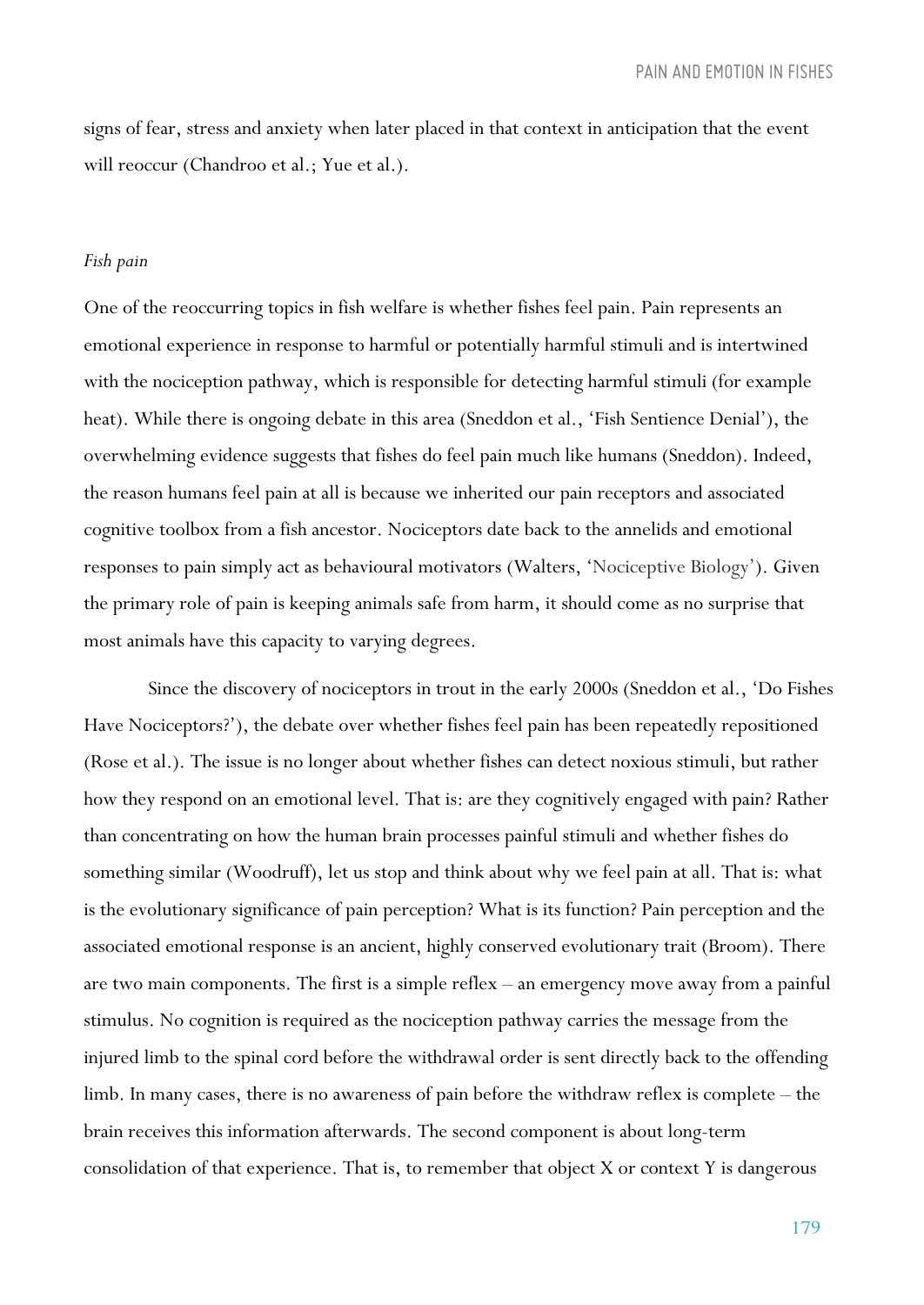and to stay away. There is little value in detecting painful stimuli without remembering to avoid them again in future (Broom). There must be cognitive engagement for the system to work. Without cognitive engagement, having just been burnt, you could turn around and walk straight back into the fire. The emotional response to painful stimuli is a reinforcer to ensure that we learn from these experiences.

Since the discovery of nociceptors in fishes there have been considerable research efforts into studying fish pain in great detail. Table 1 shows the accepted criteria for measuring the capacity of animals to feel pain (modified from Walters, 'Defining Pain' and Sneddon et al. 'Defining and Assessing'), and reveals that the evidence for fishes feeling pain is just as good as it is for non-human mammals. Further, it is better than that for birds, reptiles and amphibians. It is interesting to note that the evidence for pain in decapod crustaceans and cephalopods is also comprehensive, and it is unsurprising that these taxa are finding their way into animal welfare legislation around the world. While many of these criteria could arguably be influenced by aspects of the nociception system only, the last three categories shown in the table definitely involve higher level cognitive processing. Animals who are in pain show changes in behavioural preferences and the choices that they make by, for example, avoiding contexts previously associated with noxious events. Animals who can experience pain are also willing to pay fitness costs to avoid pain by trading off pain with other fundamental requirements (for example, access to food or social companionship). This behaviour reveals an ability to titrate the potential damage caused by noxious stimuli with other competing motivators (Sneddon et al., 'Defining and Assessing'; Walters, 'Defining Pain').

The following case studies serve to illustrate the types of experimental evidence that have contributed to populating table 1 for fishes.

#### Case study 1: Pain responses

When animals are experiencing pain their normal pattern of behaviour changes and pain often takes priority over, or interferes with, other motivators. Researchers injected trout in the lips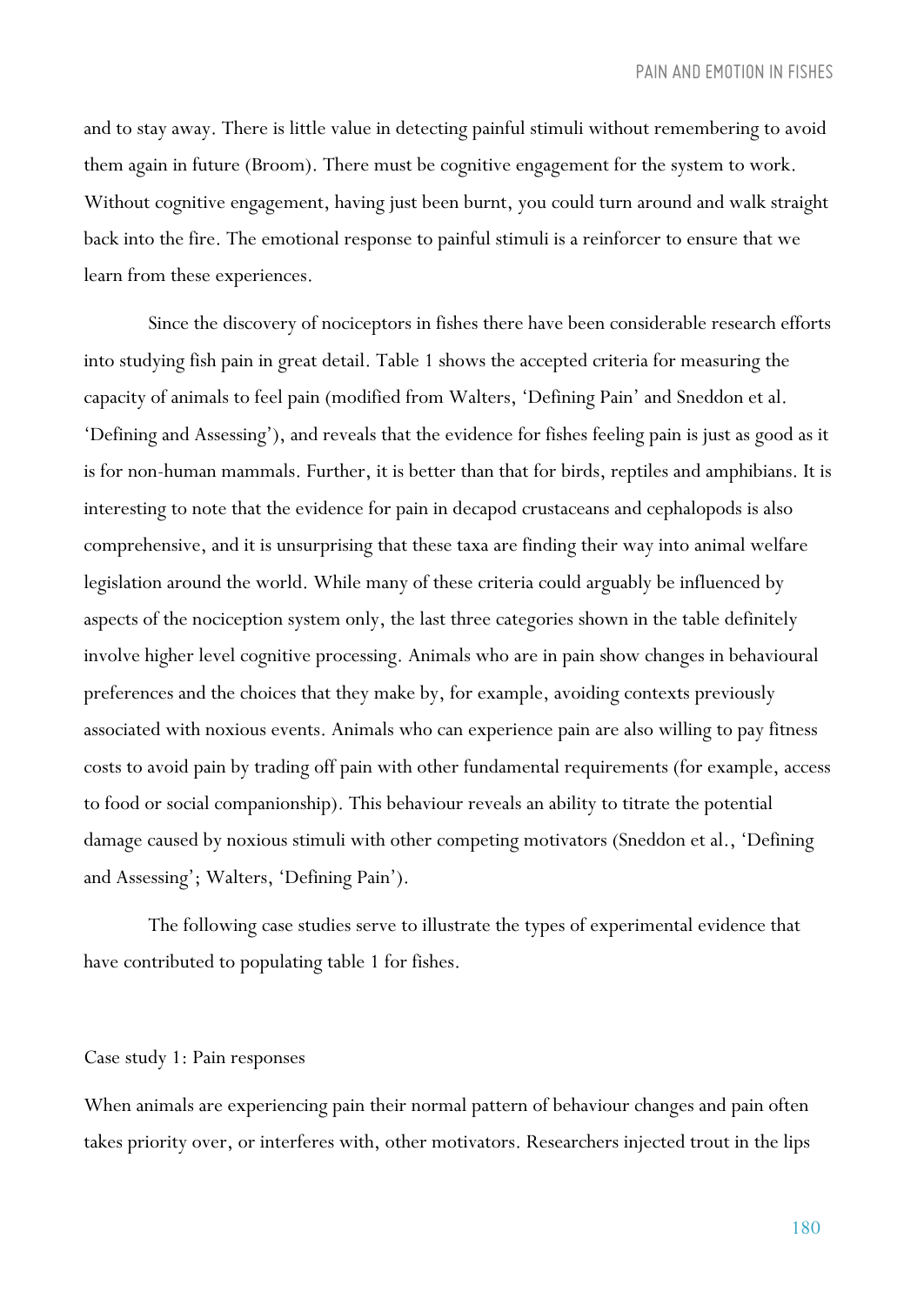with a noxious substance (acetic acid or bee venom) and found that the fishes avoided eating for about three hours (Sneddon et al., 'Do Fishes Have Nociceptors?'). In contrast, control fishes and those injected with saline (procedural control) return to feeding after 80 minutes. Clearly the painful stimuli reduced the motivation to feed.

#### Case study 2: Pain killers restore behaviour

Having shown that fish behaviour changes in response to pain, the next obvious question is to what extent can it be restored if pain relief is applied. Mettam et al. examined the change in activity and opercular (gill covering) beat rate in rainbow trout 30 minutes after they were injected subcutaneously with saline, acetic acid, or acetic acid combined with pain relief. Injection of acid caused a reduction in activity levels and increased breathing rate relative to controls. Trout injected at the same site as the acid with the local anaesthetic lidocaine were no different from the control trout, suggesting that the pain relief worked and returned behaviour and physiology back to normal. These experiments also illustrate the highly conservative nature of vertebrate physiology, such that many of the drugs designed for humans also work on fishes.

#### Case study 3: Trade-offs between pain and other motivators

Trout were introduced to an aquarium which was divided into three sections. After acclimation to the tank they showed no preferences for any particular sector. When a mild shock was introduced as the trout entered a sector, they rapidly learned to avoid that location after just a few exposures. Similarly, when a positive reward was added to the end of the aquarium (food or conspecifics) the trout shifted their space use to access the food or be near their friends. But what happened when the shock and the reward (food or friends) are placed in conflict? That is: were fishes willing to risk shock exposure to access food or friends? When deprived of food for three days (Millsopp and Lamming), or if a companion fish was in an adjacent compartment (Dunlop et al.), fishes traded-off the risk of shock with the competing motivator. They were willing to pay a pain cost to access important resources.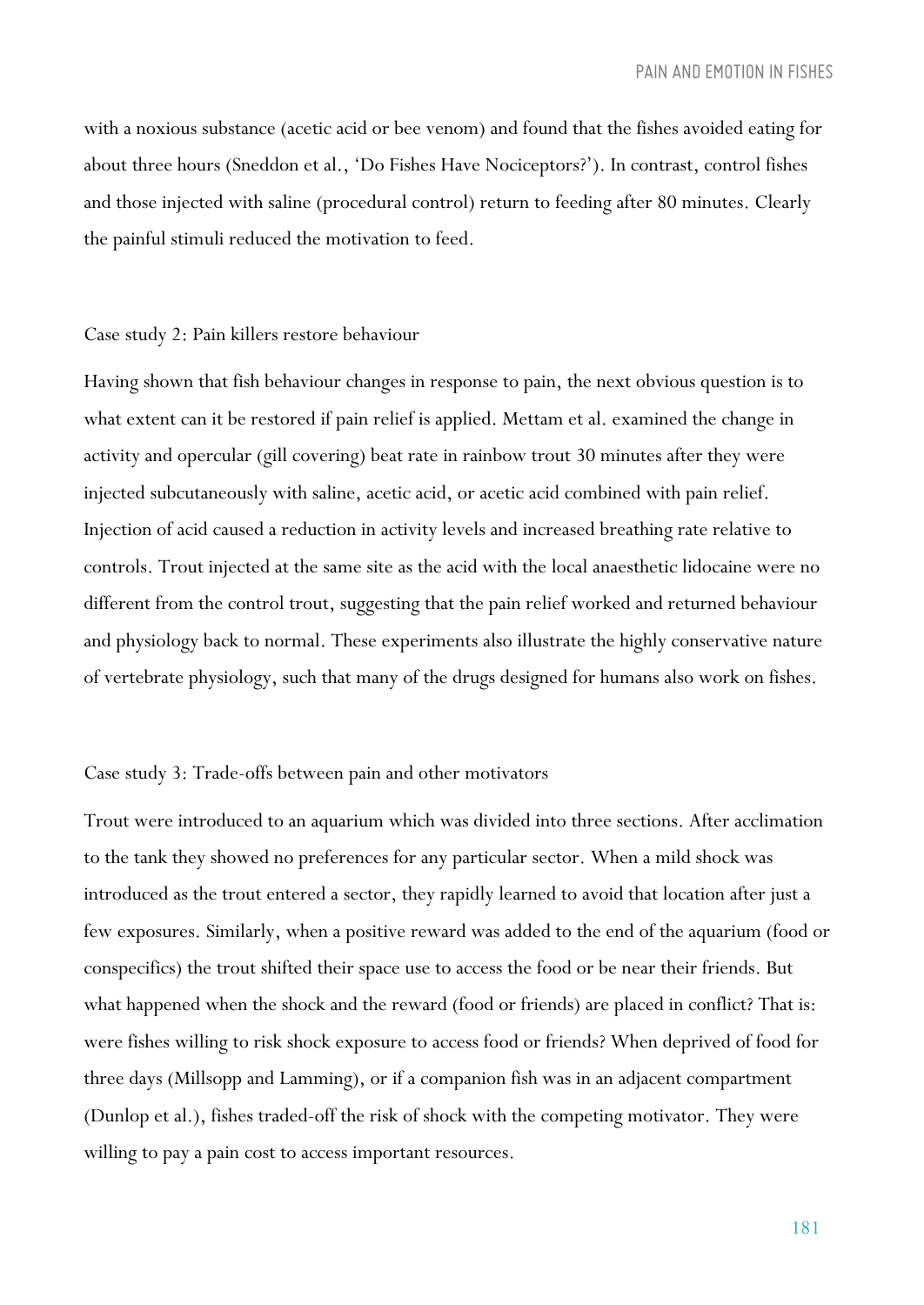The key result in the Dunlop et al. experiment was from the treatment when a companion fish was present in the end compartment. Before the shock, there was a greater preference for the shock zone closest to the companion. Even though the fishes learnt that they would be shocked in this zone, they still entered the sector to get closer to their companion. Even more compelling is that they spent more time in this zone while a shock was being administered and they remained after the shock, perhaps even further increasing their preference for this sector. This is primarily due to the social behaviour of fishes which tend to increase their schooling behaviour when threatened (Brown and Warburton). Companionship can also buffer emotional stress (Culbert et al.).

Collectively these case studies illustrate that the response to painful stimuli by fishes is not simply reflexive; rather it involves long-term cognitive engagement with pain. The responses made by fishes in these contexts are not fundamentally different from those of mammals, and therefore our own.

#### *Animal emotions*

In *The Expression of the Emotions in Man and Animals,* Charles Darwin makes close connections between human emotions and their evolutionary precursors in animals. Darwin proposed that emotions are adaptive (350-2). They serve to motivate behaviour and also act as a form of communication: a means to outwardly express an animal's current inner state. At the most fundamental level, emotions likely guide animal behaviour by motivating rewarding behaviour and discouraging behaviour that results in punishment. Fraser and Duncan propose that motivational affective states evolved to serve two fundamental functions: what an animal needs (survival) and what an animal wants (opportunism). In both cases, the net outcome results in fitness benefits (Balcombe). Objects or contexts vary in emotional salience. In this way, emotions can help guide animals through the minefield that is the complex world in which they live. By assigning emotions to animals we assume that they are conscious and are aware of their internal state (Dawkins).

182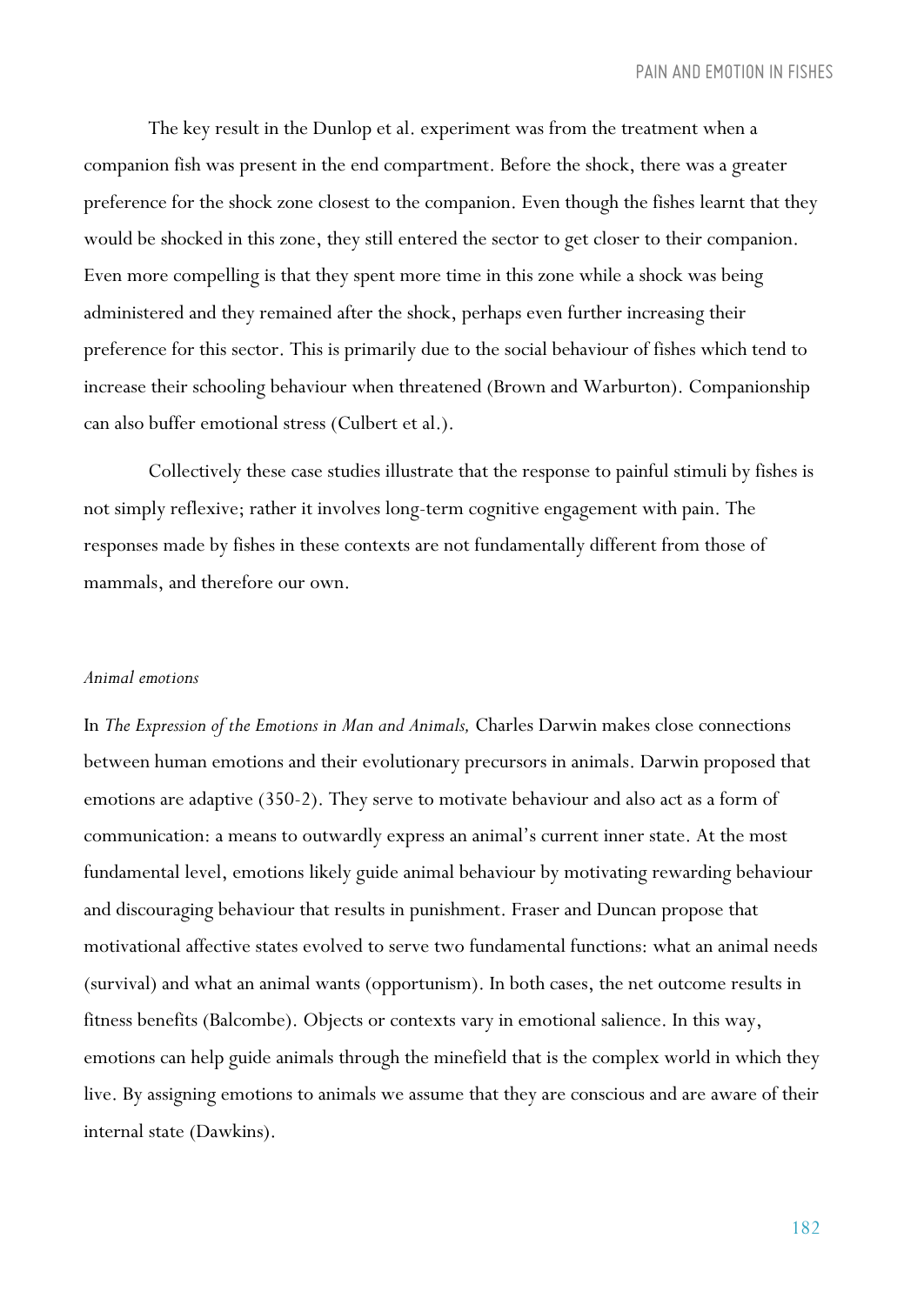Emotions affect the way we interact with the world. They affect our perception and decision-making processes. Because of this, animal emotions play an important role in assessing animal welfare (Mellor, 'Animal Emotions'). Emotions are subjective experiences and humans rely heavily on verbal reporting of internal states or feelings. Of course, there are also behavioural and physiological indices of emotions which we can measure (Boissy et al.). Cognitive bias is one such example (Harding et al.) that has been used as a tool to assess animal emotions and welfare (Mendl et al., 'Cognitive Bias'). Pessimists will look at a half glass of water and say it is half empty, while optimists will say it is half full. Animals suffering from poor welfare, for example, tend to demonstrate pessimistic behaviours, such as reduced learning ability (Destrez et al.; Mendl et al., 'Dogs'). We can use our knowledge of how emotions interact with cognition to test the welfare status of individual animals. However, this has rarely been done in fishes (but see Cerqueira et al.; Kittilsen; and Millot et al.). This means that we should not only focus on preventing poor welfare in fishes but must actively encourage positive welfare. There is increased awareness among animal welfare researchers that just attending to poor welfare does not lead to a lack of suffering (Burn; Mellor, 'Moving Beyond') and there is a growing movement towards encouraging positive welfare states (Wolfensohn et al.).

## *Implications for commercial fisheries and aquaculture*

Fisheries and aquaculture are by far the greatest human source of suffering and painful deaths of fishes, in terms of both the duration and intensity of suffering inflicted and the vast scale of these industries, and hence the number of fishes affected. There are also significant implications in how we address fish welfare in terms of their importance to humans as a source of food and employment.

### *The scale of the impact of fisheries and farming on fishes*

The Food and Agriculture Organization of the United Nations (FAO) collects fishing and aquaculture data from member countries and produces official statistics on the production and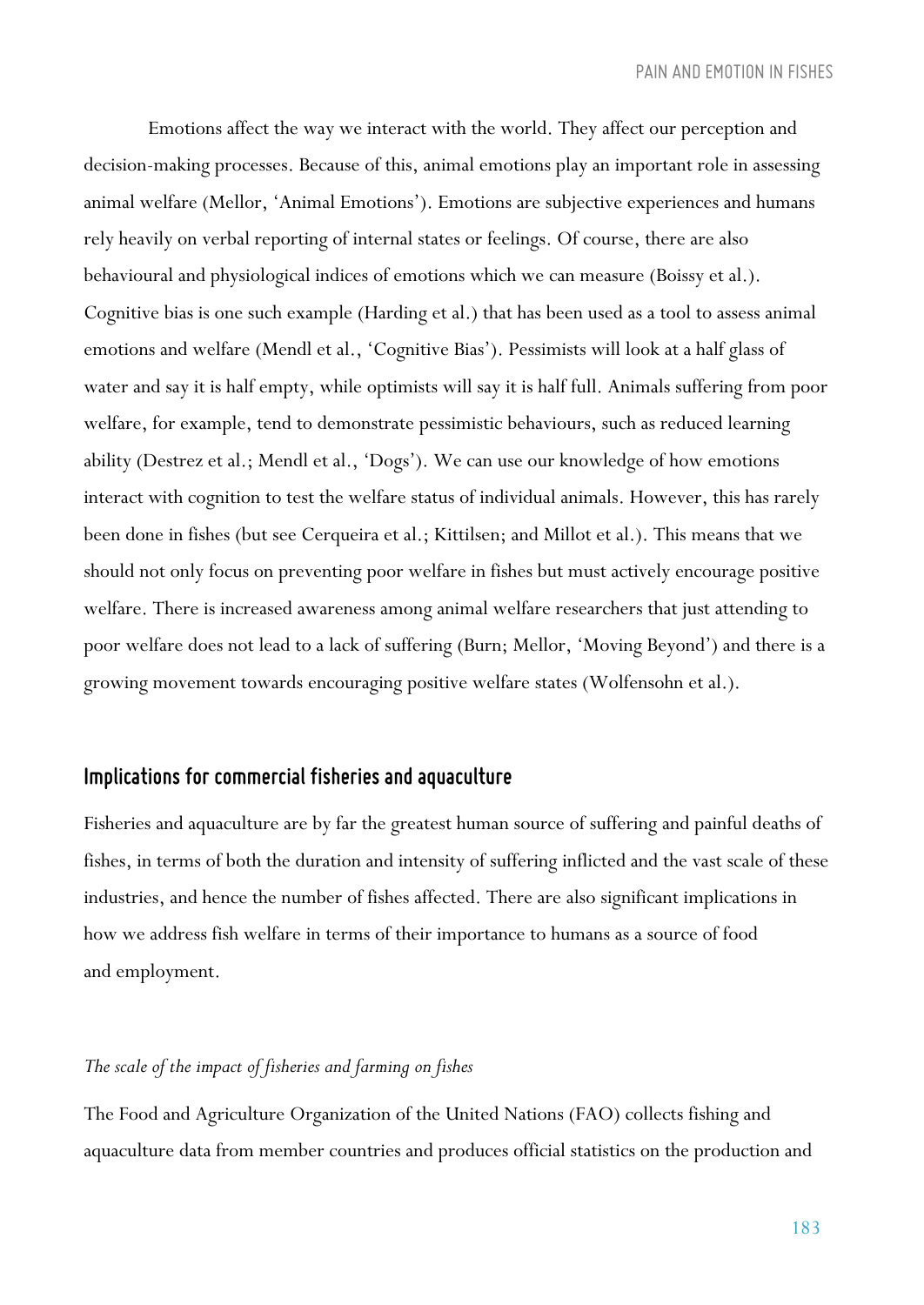use of fishes. In its biennial report, *The State of World Fisheries and Aquaculture 2018,* FAO estimated that in 2016 the global production of 'fish' (fishes, crustaceans, molluscs and other aquatic animals, but excluding aquatic mammals, reptiles, and plants) peaked at about 171 million tonnes (FAO, *State of World Fisheries*). Of this, 88% of wild-caught fish were for direct human consumption. The remaining 12% of fish caught, 20 million tonnes, were for non-food uses – 15 million tonnes was processed into fishmeal and fish oil for feeding farmed fish and other livestock like pigs and chickens, while the remainder was utilised as material for direct feeding in aquaculture and raising of livestock and fur animals (like mink), to be cultured (wild juveniles and small adults caught for on-growing in farms), as bait, in pharmaceutical uses, and for ornamental purposes.

A recent study from the University of British Columbia (Pauly and Zellar) showed that the FAO fisheries landing figures do not reflect the amount of fish actually caught and killed because reporting nations often significantly underestimate the landings of small-scale and subsistence fishers, while recreational catch, discarded bycatch, and catches from illegal fishing operations are often not counted. When catch data was reconstructed from a wider variety of sources to estimate the numbers missing from official reports, the authors concluded that global catches between 1950 and 2010 were 50% higher than those reported to the FAO (Pauly and Zellar 1).

As populations of fishes have declined globally due to overfishing, and catches began to decline after the peak in 1996 (Pauly and Zeller), aquaculture grew rapidly to fill the gap in demand, with a 5.8% annual growth rate during the period 2001–2016. Aquaculture took over from fisheries in 2013 as the main supplier of fish for human consumption and represented 47% of total fish production and 53% if non-food uses are excluded (FAO, *State of World Fisheries* 2).

Since 1961, the 3.2% average annual increase in global fish consumption has outpaced annual human population growth (1.6%) and exceeded the annual increase in consumption of meat from all terrestrial animals, combined (2.8%) and individually, except poultry (4.9%) (FAO, *State of World Fisheries* 2).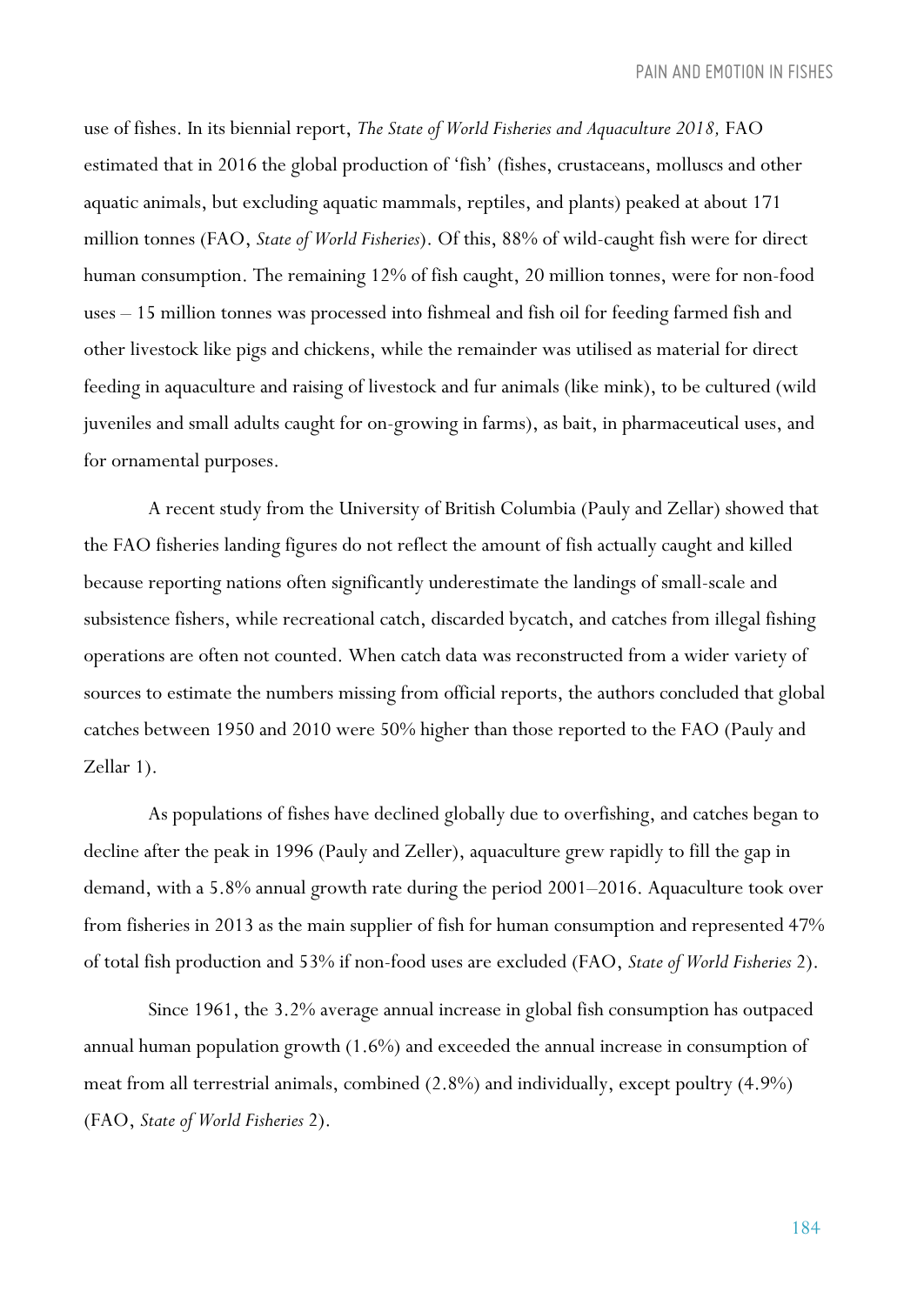Moreover, according to the FAO, the increasing demand for fish and improvements in technology mean that world fish production is expected to expand from 171 million tonnes in 2016, to 201 million tonnes by 2030. Aquaculture is projected to grow 37% above 2016 levels to reach 109 million tonnes.

#### *Fishes as a source of food and employment*

In 2015, fish accounted for about 17% of animal protein consumed, and provided 3.2 billion people with almost 20% of their average per capita intake of animal protein (FAO, *State of World Fisheries* 2). The populations of some countries eat a lot of fish, in terms of both volume and diversity, because they are a readily available cultural favourite, while in other countries people eat a lot because they have little choice. In coastal regions of developing countries, fish is often the only affordable and available source of animal protein. In Sierra Leone, for example, which has a very low overall food security, fish makes up 50% of the animal protein consumed. Inhabitants of some island nations, such as Kiribati and Micronesia in the Pacific and the Maldives in the Indian Ocean, depend almost exclusively on fish as a protein source, with consumption rates more than double the global average.

A 150-gram portion of fish provides 50-60% of an adult's daily protein needs and contains important fatty acids, vitamins and other essential elements such as iodine and selenium, which do not occur in such quantity and diversity in plant crops or land-based meat. Thus, fishes are a very important source of nutrition for those with few other options.

In terms of employment, 59.6 million people were engaged in the primary sectors of fisheries and aquaculture in 2016: 19.3 million of these in aquaculture and 40.3 million people in fisheries. Many millions more are employed in fish processing, trade, retail and food services (FAO, *State of World Fisheries* 5).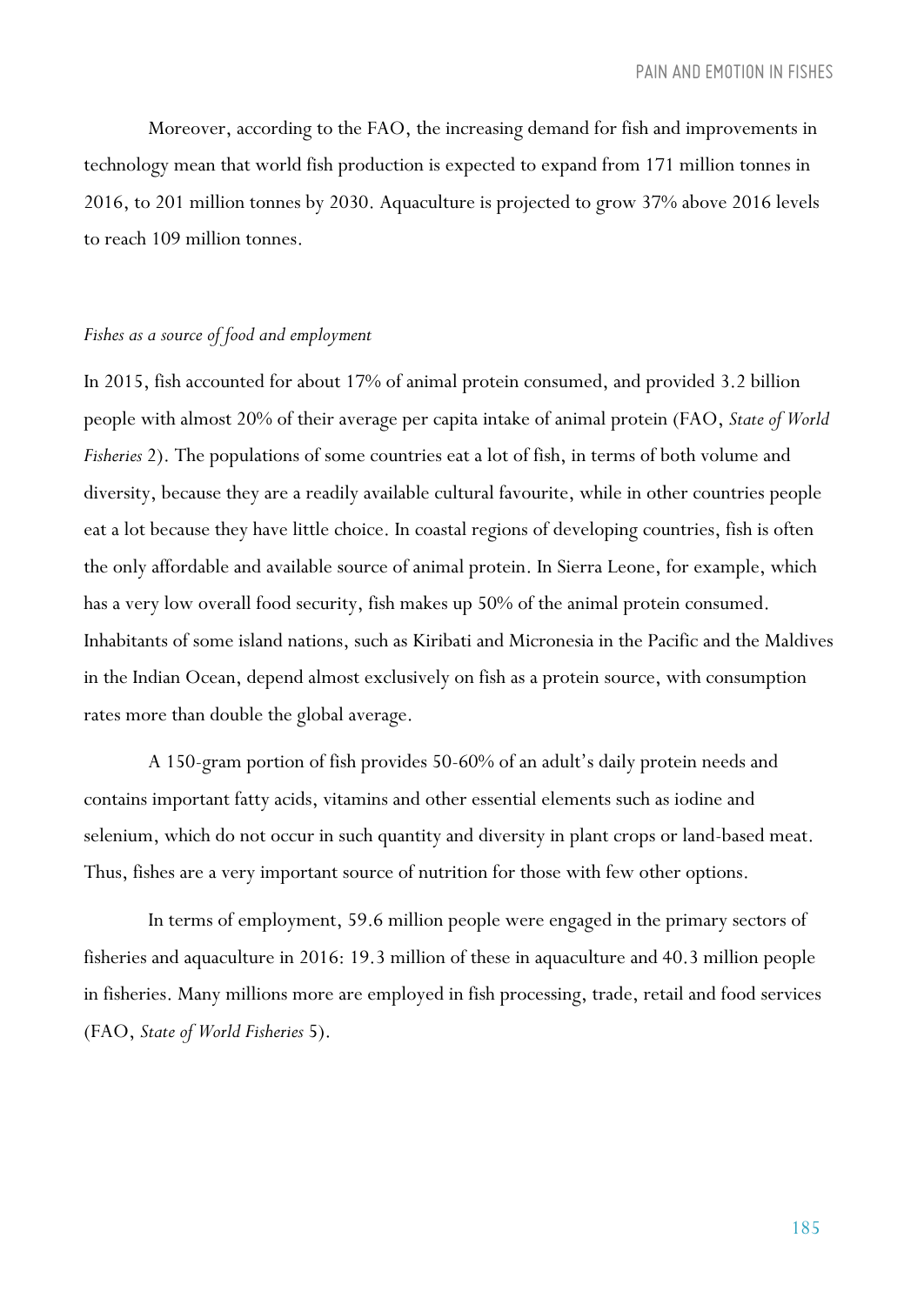*PAIN AND EMOTION IN FISHES*

#### *How we catch and kill fishes*

Fish capture and farm production are reported in weight, a fact that significantly devalues the lives of individual fishes, especially juveniles and smaller species, as well as the vast impact of human activities on fishes. Estimates based on the FAO's (under)reported catch data are that 0.79 to 2.3 trillion fishes are killed each year by fisheries and another 48 to 160 billion by aquaculture (fishcount.org.uk).

The primary concern with regard to wild fishes is how we catch and kill them. The majority of fish are caught by industrialized commercial fisheries (Pauly and Zeller). There are a wide variety of methods used to pull fishes from their watery homes, depending on the size and type of fishes being targeted and where they live. These range from simple small-scale gear operated by hand from boats or the water's edge, such as spear guns, traps, handlines, and small nets, through a variety of mechanically operated hook and line designs, to the top end of industrial scale bottom and mid-water trawls with nets that could contain large aircraft, and giant purse seine nets that could enclose several Olympic pools (for an overview see Cashion et al.). In addition, we have developed technologies that can seek out fishes efficiently and allow vessels to operate everywhere, from the Antarctic to the Arctic, and with longlines and trawls that can target deep-sea species, a few kilometres below the surface. There is simply nowhere for fishes to hide.

The suffering inflicted on individual fishes differs vastly for each type of fishing gear and depends on a variety of factors: the duration of fishing (how long the gear is left in place or towed), how quickly fishes are pulled from the water once caught, the depths and water temperatures they come from, and how quickly they are killed once they are landed (Chopin and Arimoto; Veldhuizen et al.).

Fishes can be hooked on a longline or snagged in a gillnet for many hours before hauling, leaving them injured, stressed, at risk of asphyxiation, and unable to escape predators (Morgan and Burgess; Uhlmann and Broadhurst). Many fishes suffer varying degrees of barotrauma from the change in pressure – those pulled from significant depths appear at the surface with bulging eyes, burst swim bladders, and with stomachs or swim bladders forced out of their mouths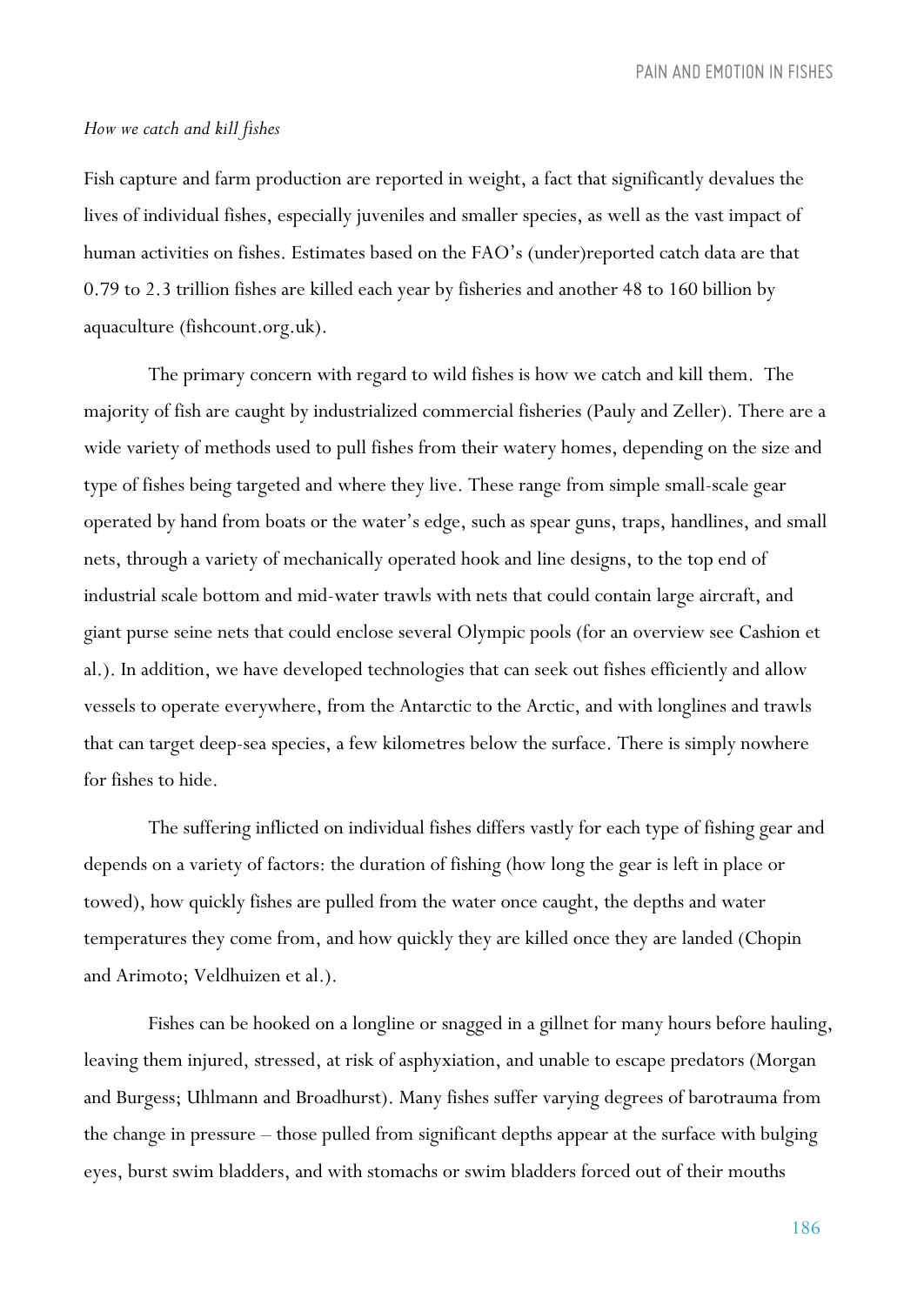(Roach at al; Veldhuizen et al.). Fishes caught on lines are hauled to the boat via a hook that pierces their mouth, throat, or gut, and larger fishes are often stabbed with a gaff when they reach the side of the vessel – a long pole with a sharp hook on the end – to haul them on board.

One of the most traumatic fishing methods is trawling, particularly bottom trawling. These large cone-shaped trawl nets are towed through the water by one or two vessels. The net size and trawl times depends on the target species, but the mouths of nets can be 100 to 200 metres wide, with tow times of between 1 to 8 hours. During towing, fishes swim in the net until they are exhausted, fall back into the rear of the net, and are crushed along with thousands of others. Then they are hauled to the vessel and dumped on the deck or onto conveyer belts for sorting. Bottom trawls (including shrimp trawls) also damage seabed habitats and have the highest bycatch and discard rate of all fishing methods – they catch around 23% of all fish landed but account for nearly 60% of discards (Cashion et al.).

Once on deck, those fishes that are still alive die either from being left to suffocate in air, or by a combination of suffocation and evisceration. Being removed from the water is extremely stressful, and fishes will thrash about violently in an attempt to escape, causing further injuries. Fishes are often put onto ice or into iced water to suffocate and, contrary to the belief that this is better for the fishes, the process of chilling may increase their distress and cause them to suffer longer (Poli et al.; Robb and Krestin). Some fishes have their gills cut and are left to bleed out. Others are gutted or disembowelled alive. Fishes can survive for up to an hour following gutting (Mood), and even longer if left to asphyxiate, depending on the species and the temperature (Ashley; Robb and Krestin; van de Vis et al.). Eels and flatfish, for example, are adapted to low oxygen environments and can survive for hours out of water before asphyxiating (Poli et al.).

Consideration must also be given to the vast range of bycatch species – unwanted fish, and other marine animals, considered regrettable but acceptable casualties of fishing (Kelleher). Unwanted fishes are often the last to be dealt with, and are often trampled on by fishers, and left to asphyxiate before being shovelled overboard. Sharks and rays often have their fins sliced off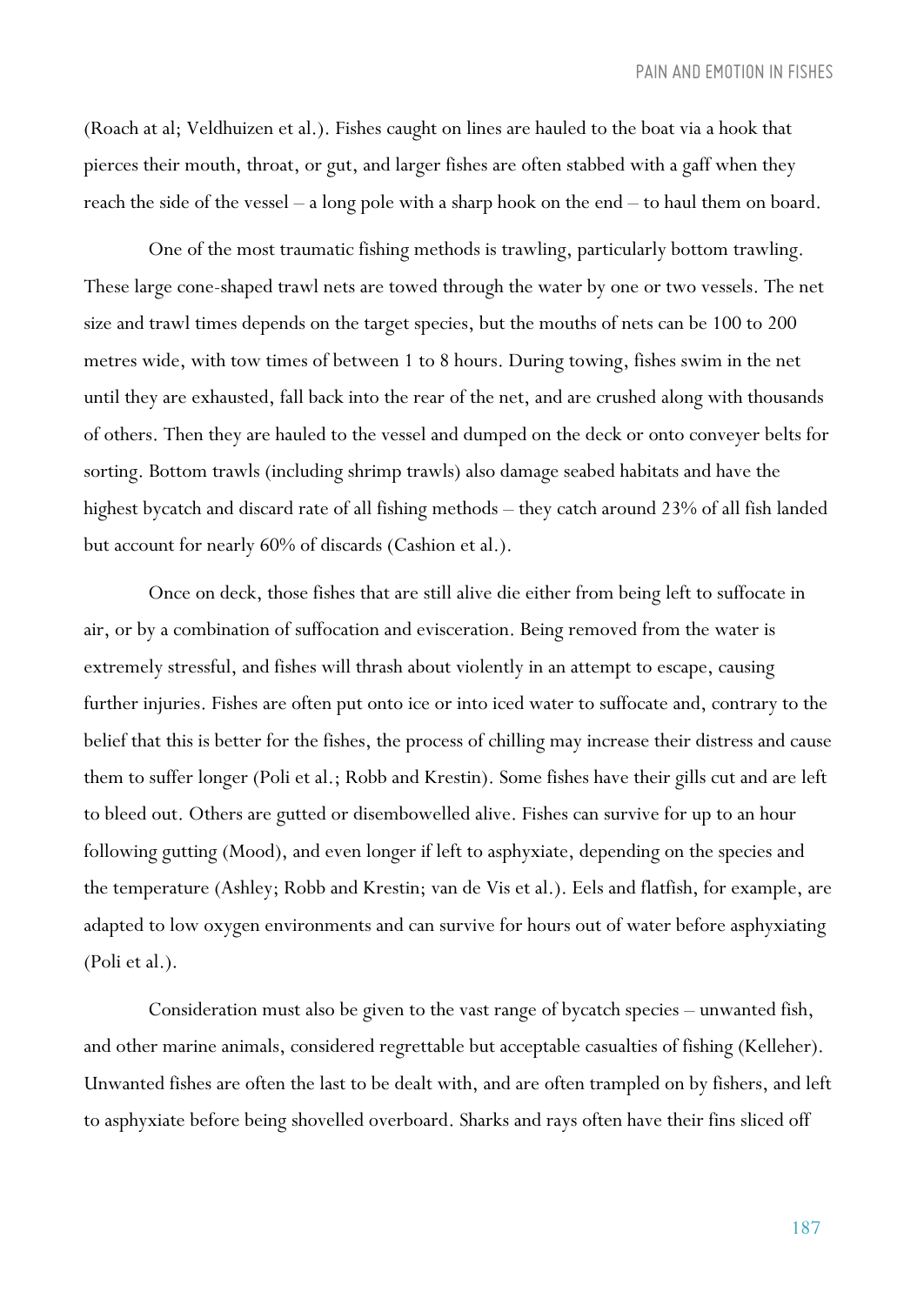while alive. Other common casualties of fishing include seabirds, sea turtles, and marine mammals (for example, Clarke et al.).

We must also remember that wild fishes are not without suffering caused by humans during the rest of their lives: we have dammed rivers; over-developed estuaries and coastlines; mined, dredged and trawled the seabed; spread diseases and invasive species; polluted waterways and oceans; and now the twin evils of climate change and ocean acidification are warming our seas and changing their chemistry.

#### *How we farm and kill fishes*

When it comes to farming, fishes can suffer throughout their whole life cycle. Fishes are farmed in almost as many ways as they are fished, from low-intensity backyard ponds that feed Asian households, to high-intensity salmon farms in sea cages feeding a global demand by the growing middle classes for salmon.

We know very little of the ideal requirements for most fishes to live a life where they can freely express natural behaviour and live positive lives, but few farming methods provide fishes with a situation close to their natural environments to ensure this. This is especially true for highly migratory fishes like salmons, eels, and tunas.

Freshwater species are farmed in a range of natural or manmade ponds, channels or raceways that are fed by rivers or lakes, in cages or pens within rivers, or on land-based, closedsystem tanks with recirculated treated water. Marine species are farmed in coastal ponds, and in open cages within lochs, bays, fjords, or the open ocean, and in land-based recirculating tanks. Fishes may be farmed throughout the whole life cycle, with eggs produced in hatcheries, or maybe taken from the wild as eggs, juveniles (like eels) or young adults (most 'farmed' bluefin tuna) and grown to the required harvest size.

Farms fall into three broad categories – extensive, semi-intensive, and intensive. Extensive systems tend to be the more traditional and sustainable systems which farm under more natural conditions, with low stocking densities. Fishes take their nutritional requirements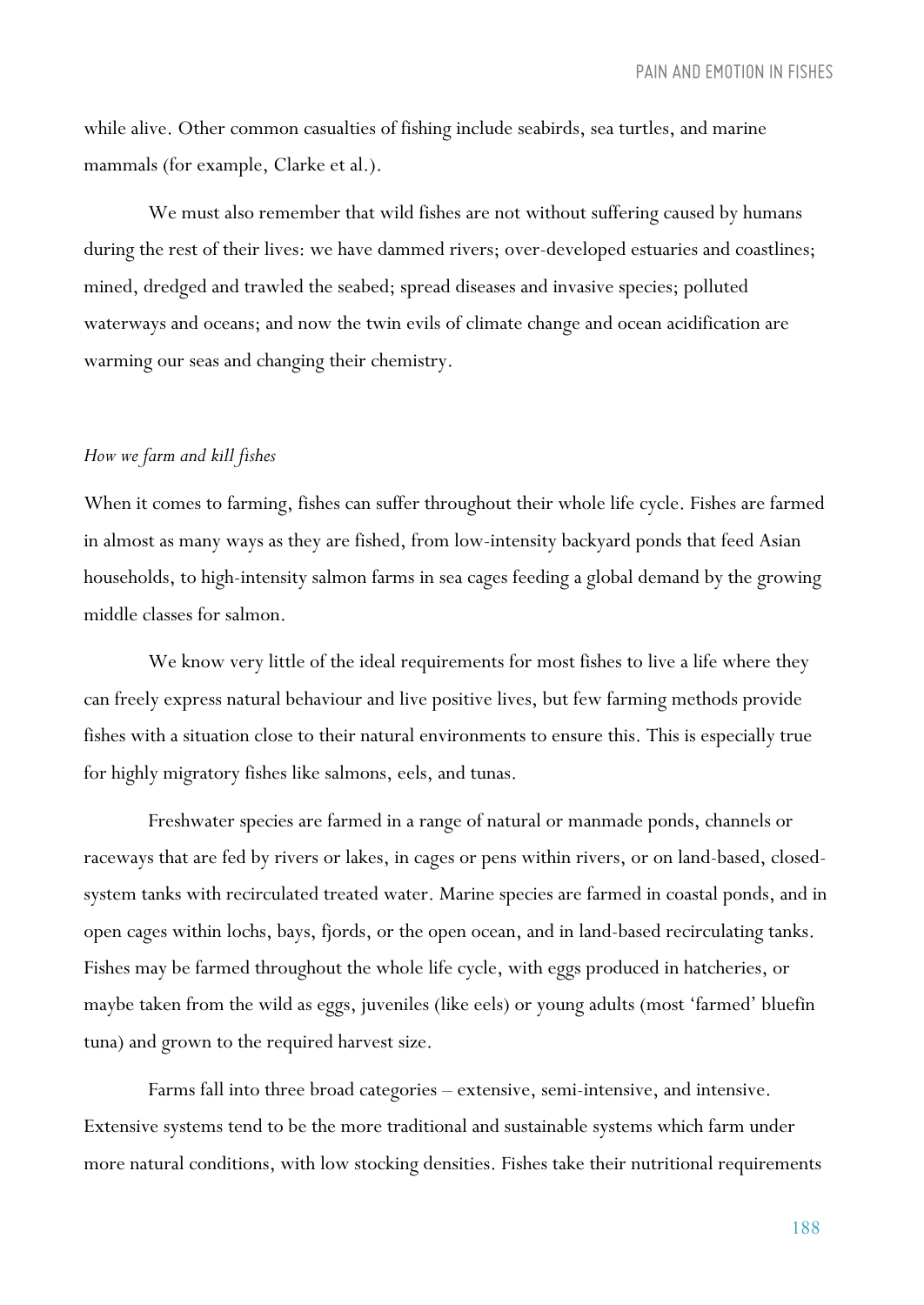from the environment, although nutrient rich material may be added to encourage algae growth for the fishes to feed on. In semi-intensive systems, natural food sources are supplemented with fertilisers and additional food, such as agricultural byproducts, manures, and fishmeal produced from wild fish, which allows higher stocking density. In intensive systems, almost all nutrition is from processed commercial feeds and stocking densities are high. Most of the carnivorous species, like salmon, are farmed this way, and there is a general trend towards more intensification of aquaculture systems. It is the high-intensity, high-output farms that have the greatest environmental and human rights concerns (Allsopp et al.) and cause the most suffering to fishes, particularly through overcrowding, handling, transport, starvation, and slaughter (Ashley 2007; Santurtun et al.).

In intensive fish farms, fishes' physical and mental well-being, and freedom to express their natural behaviour can be severely compromised by overcrowding in poor conditions. Overcrowded fishes, like any animals, suffer greater levels of stress and injury, and have a higher susceptibility to disease (Ashley 2007; Santurtun et al.). Under these conditions the water quality is often poor, with low oxygen content, and contaminated with uneaten food, fish waste products including ammonia and carbon dioxide, and a variety of chemicals and antibiotics used to combat disease. Fishes in captivity have no way to avoid stressful situations or environmental changes. They cannot escape from other stressed and aggressive fishes, parasites, or predators, and cannot seek out cooler or warmer waters, or shelter when required.

Intensive farming practices require significant handling of fishes throughout their lives, and their delicate skin and fins are often injured when they are transported, during size sorting, vaccination and other veterinary treatments, and harvesting. Transportation of fishes from hatcheries to grow-out ponds, pens or cages, or between these for cleaning or restocking, is an especially traumatic experience with high loss of life from injury and stress (Iversen et al.; Santurtun et al.; Stien). For example, fishes can be pumped from a pond, into a large transport tanker, driven to the next facility, and then pumped back out again.

It is common on salmon farms to find as many as a quarter of individuals with stunted growth and abnormal behaviour, often floating lifelessly at the surface of the tank. They are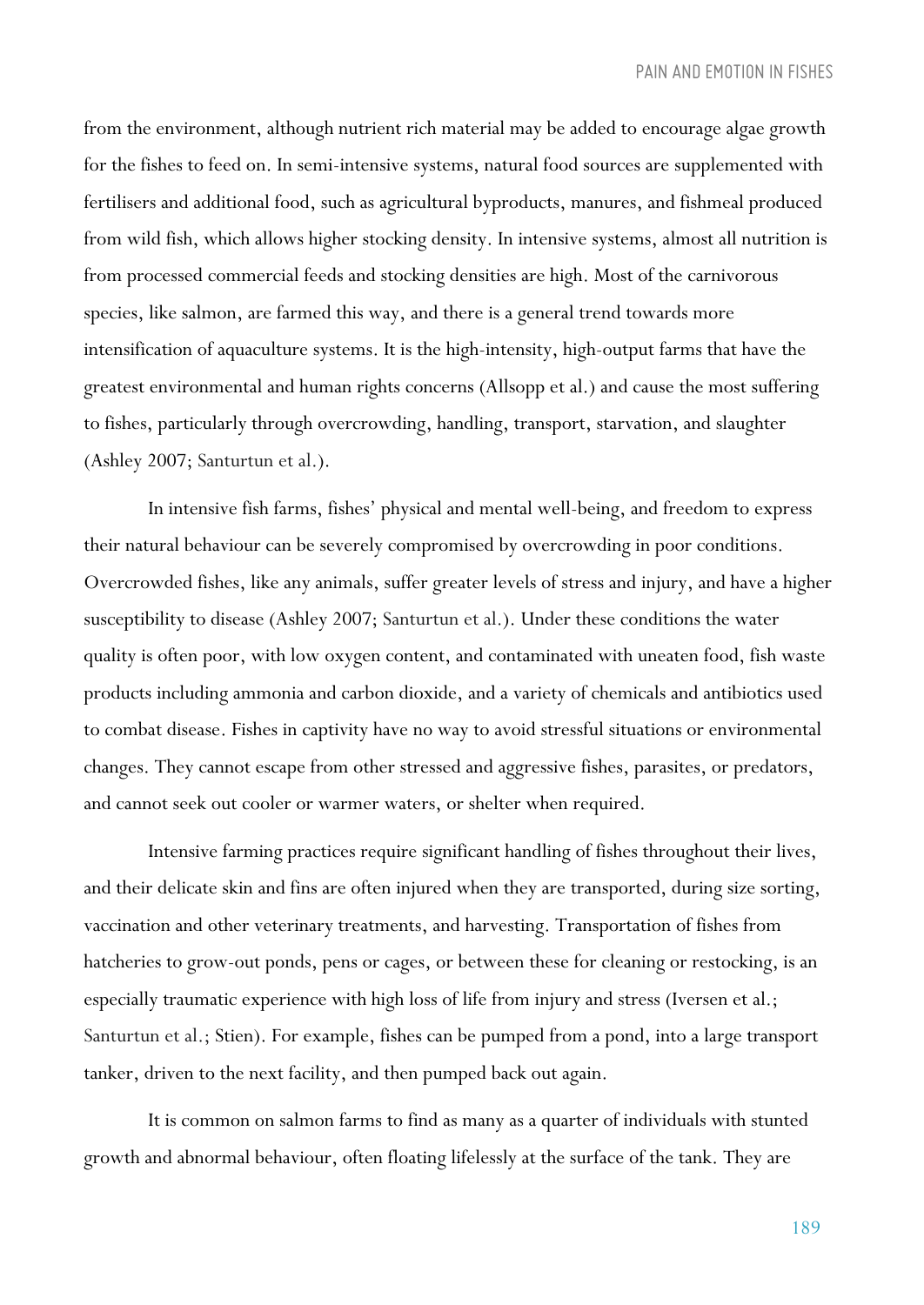described as 'losers' or 'drop-outs', and until recently the cause was unknown. A recent study showed that the behaviours and brain chemistry of these salmon was similar to those seen in stressed and depressed mammals (Vindas et al.). They are unable to cope with the level of constant and inescapable stress, and essentially give up on life.

When it comes to harvest time, often after a stressful period of starvation to clear out their guts, farmed fishes suffer similar inhumane slaughter methods to wild fishes. Farmed fishes are commonly killed by asphyxiation in air or in an ice slurry, gill-cutting, and carbon dioxide narcosis (Ashley; Robb and Krestin; van de Vis et al.) all of which cause considerable suffering. Some may be gutted while alive. The more humane methods of percussive stunning (a blow to the head) and electric stunning methods to render fishes unconscious are increasingly being used, but only by a minority of farms. These methods still have some problems (such as inappropriate electrical field strength, and poor staff training or conditions) and need further development at a species level to ensure humane killing (Ashley; Humane Slaughter Association; Santurtun et al.).

## *Conclusions and a way forward*

Fishes are intelligent, social creatures. The evolutionary function of pain is ancient and highly conserved across all vertebrates and likely some invertebrates, and the evidence for pain in fishes is as good as for mammals. Fishes have neurones for nociception and the necessary brain parts for 'emotional' responses to pain. Fishes engage cognitively in pain perception which has important fitness functions. Fishes experience positive and negative emotions which provide insights into their welfare status. We are likely in a position not only to prevent negative welfare in fishes, but also to move towards actively encouraging positive welfare.

Despite our knowledge that fishes can suffer, trillions of fishes are subjected to inhumane fishing and farming practices annually. Many of these practices would not be acceptable to the public if they were applied to animals used within land-based animal agriculture. While there is increasing awareness of the capacity for fishes to suffer, and the inhumane practices of fishing and farming, there has been little action to date to remedy this.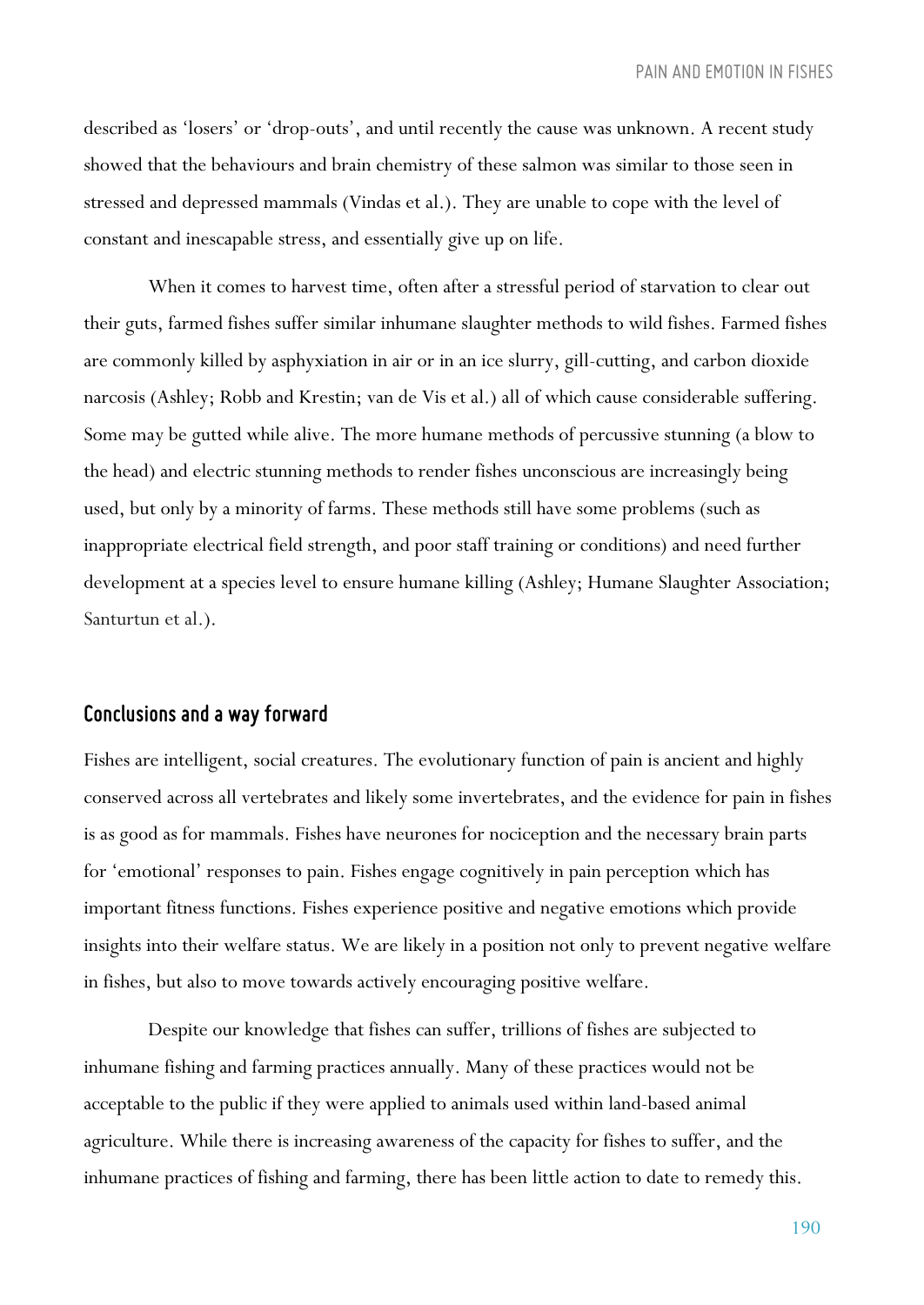Various organisations have produced guidelines for fish welfare in aquaculture (for example, Humane Slaughter Association), but these often do not address the full range of welfare issues. Where they are applied on farms, it is primarily to reduce fish deaths to increase profits, rather than though concern for the full extent of welfare issues. There is little in the way of national legislation addressing fish welfare.

When it comes to fisheries, managers struggle to ensure the recovery or sustainable harvesting of target fish populations, and regularly fail to meet national and international agreements to achieve this. Regulations to mitigate bycatch are often poorly applied and monitored (for example, Clarke et al.), and illegal fishing and human rights abuses are rife (for example, McKinnel et al.). Fish welfare is not an industry priority. Moreover, it is difficult to imagine how fish welfare could ever be adequately addressed within industrial scale wild fish capture fisheries, and in fact is unlikely to be within their current form. There would have to be a fundamental reinvention of commercial fishing methods, such as pumping fishes on board rather than lifting them in nets, and humane killing methods such as percussion and or electrical stunning. While such methodologies are already being trialled, wide-spread utilisation is unlikely because of the prohibitive costs.

With growing production in aquaculture, however, there are distinct opportunities to have much greater control over the choice of species farmed, and housing conditions and slaughter methods used, and bring them into line with the ethics and welfare requirements for terrestrial agriculture to align more strongly with public expectation. However, the drive to increase production could also increase the use of problematic practices, such as high stocking densities, that will prevent a shift to positive welfare outcomes.

In order to identify priority areas, it may be helpful to consider the issue of fish welfare in terms of the formula used by fishcount.org.uk:

#### **Magnitude of welfare problem = Severity x Duration x Numbers.**

Given the immense numbers of fishes killed by fishing and farming, we need to begin the process that shifts these industries towards a better outcome for as many fishes as possible. This would

191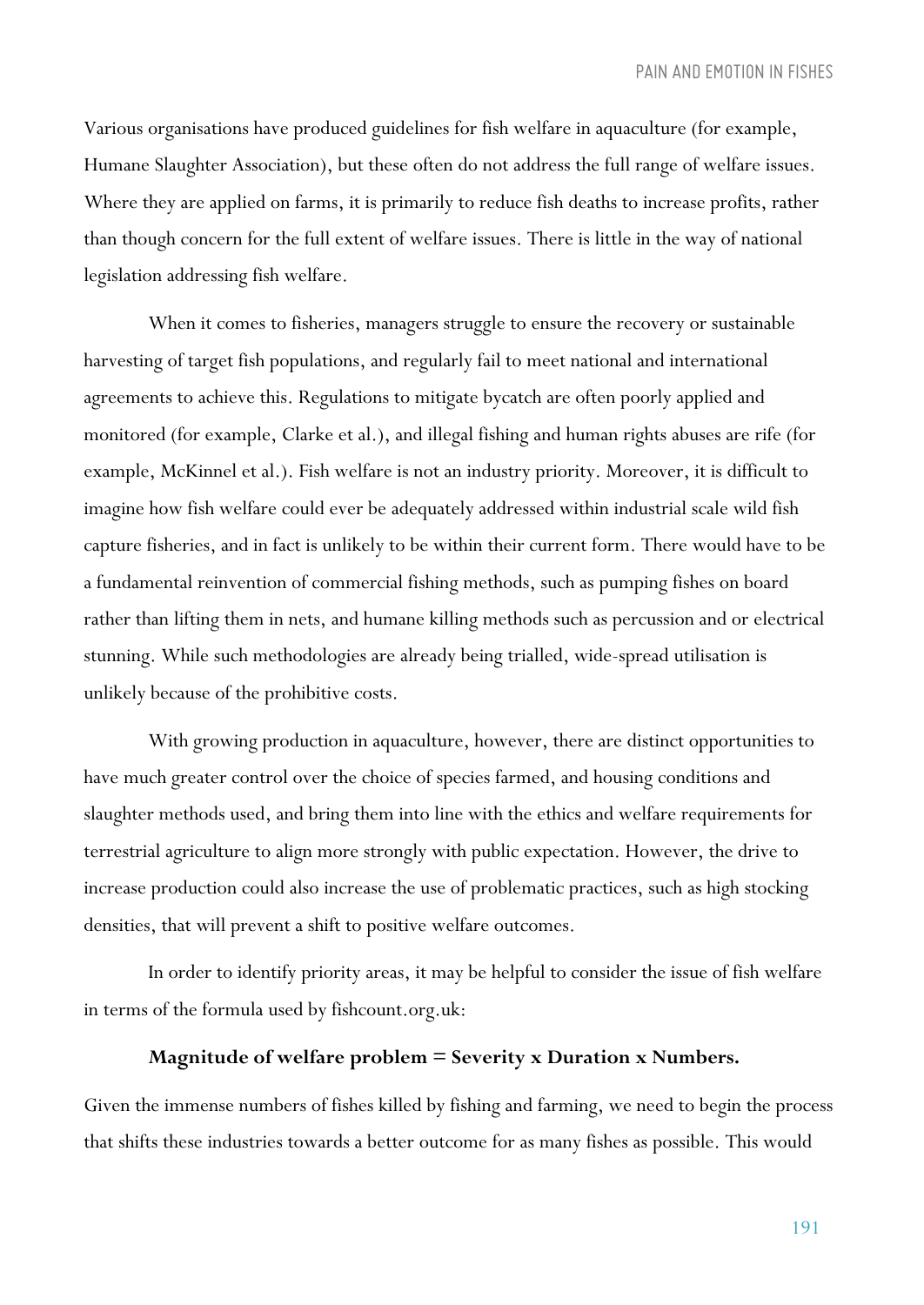imply that we must reduce the demand for fish by addressing the overconsumption by those who do not need to eat more animal-based protein. Industrialised fish production is primarily feeding the expanding seafood consumption of developed and developing countries. As the FAO report highlights, China is the world's largest fish consumer (55.9 million tonnes, 38% of global consumption in 2015; FAO, *State of World Fisheries*) with per capita consumption twice the global average, fuelled by growing domestic wealth. The other top importers and consumers of fish, the USA, Japan, and the EU when combined accounted for approximately 64% of the total value of world imports of fish and fish products in 2016, or approximately 56% if trade within the EU is excluded.

In parallel, we must reduce the number of fishes caught in fisheries by managing fisheries sustainably – by reducing catches of target species to sustainable levels and shifting to more selective practices that kill fewer non-target species and produce less waste. To address the duration and severity of suffering, fisheries must switch to gear types that cause less suffering and reduce both the length of time gear is left in the water and haul times (Veldhuizen et al.). We will need to totally reconsider some types of fishing, like deep-sea fishing. Farmed fishes must be kept in more natural environments at lower densities, and we must find ways to reduce the impacts of handling and transport (Santurtun et al.). We must choose species that cope better with farming and that require little in the way of wild fishes in their aquaculture feed. Humane slaughtering practices must be developed for both industries.

Despite the overwhelming nature of the problem, there is some room for hope. The rise of campaigns like 'Meatless Monday' and the growing vegetarian and vegan movements, fuelled by a range of health and ethical concerns around meat production, are helpful avenues for reducing fish consumption. We are seeing a rapid growth in the development of plant-based meat alternatives, and lab-cultured meat, with some companies specialising in alternatives to seafood (for example, sophieskitchen.com, finlessfoods.com).

Awareness about the environmental and human rights concerns of fish production continues to rise, as does the demand by fish traders and retailers for ethically sourced products. For example, Thai Union, one of the largest fish traders in the world, recently made significant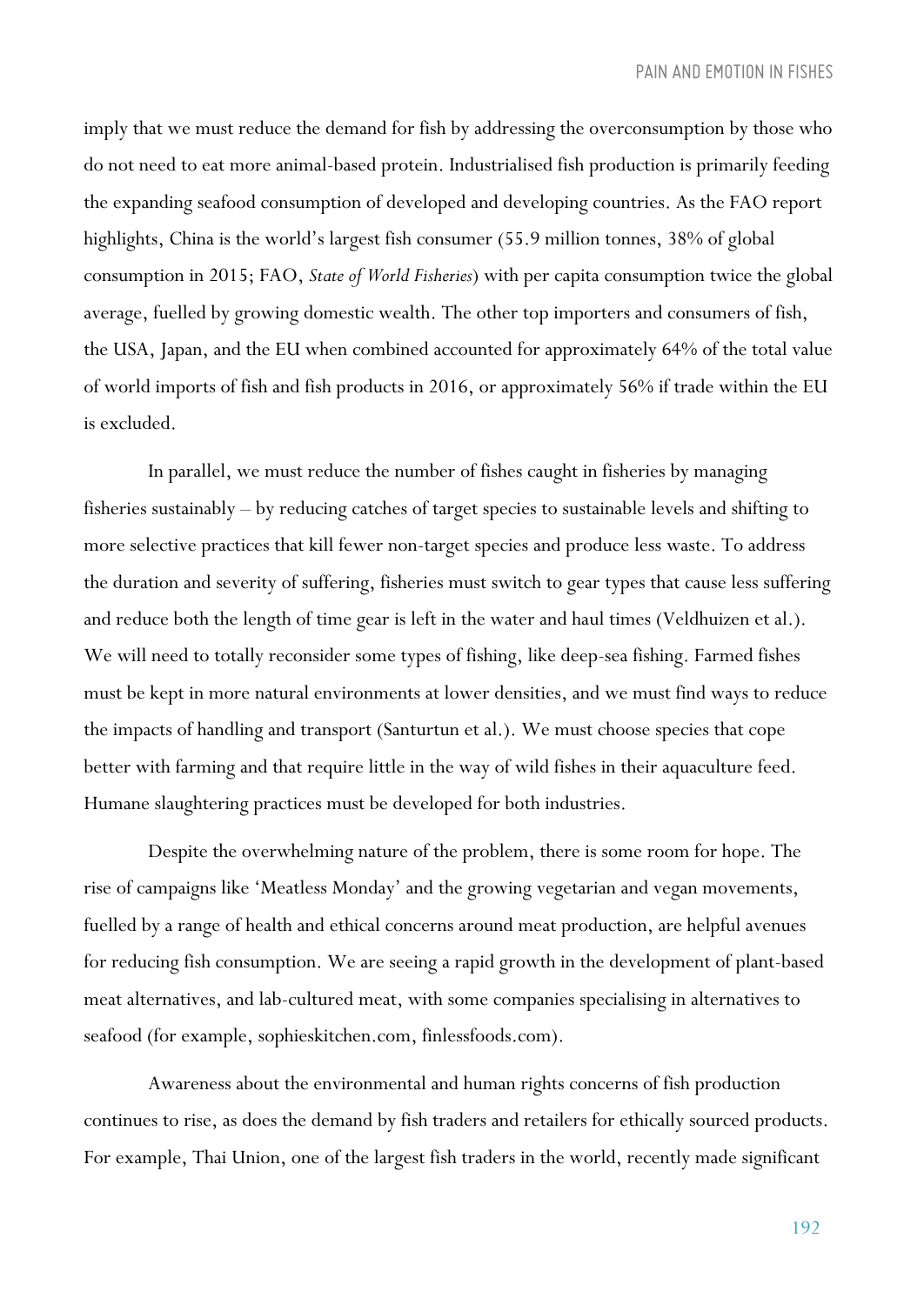commitments to address unsustainable, illegal, and unethical practices throughout its global supply chains (Knowles). Addressing fish welfare concerns is another way that fish producers can differentiate themselves in the marketplace. There is already some common ground between fish welfare and industry concerns in that fishes which are reared and killed humanely are less stressed, and therefore produce a better fillet quality and a longer shelf life (Borderias and Sanchez-Alonso; Digre et al.). Similarly, redesigning vessels can address safety issues for fishers as well as some fish welfare issues. For example, on the Blue Harvest, a new longline vessel targeting Pacific cod, lines are set and hauled through a hole in the centre of the boat, called a moon pool, that enables the crew to operate quickly and safely from inside the boat, avoiding dangerous conditions of the Alaskan seas. It also incorporates an electrical stunning table to render fishes unconscious quickly before processing (Blue North).

Fish behaviour and welfare experts will benefit from collaborating with the people and systems that are driving equitable and sustainable practices in fisheries and farming. Together we can drive improvements that will benefit individual fishes, and the broader marine environment, as well as the lives of those working in the industry. We must reduce our consumption of fish, and ensure that where we do need to farm and capture fishes it is done humanely, fairly and without unnecessary waste of trillions of lives. We recommend reading the substantial recommendations on this issue provided by fishcount.org.uk.

## *Note*

<sup>1</sup> Links to each State's legislation are listed here: https://kb.rspca.org.au/knowledgebase/what-is-the-australian-legislation-governing-animal-welfare/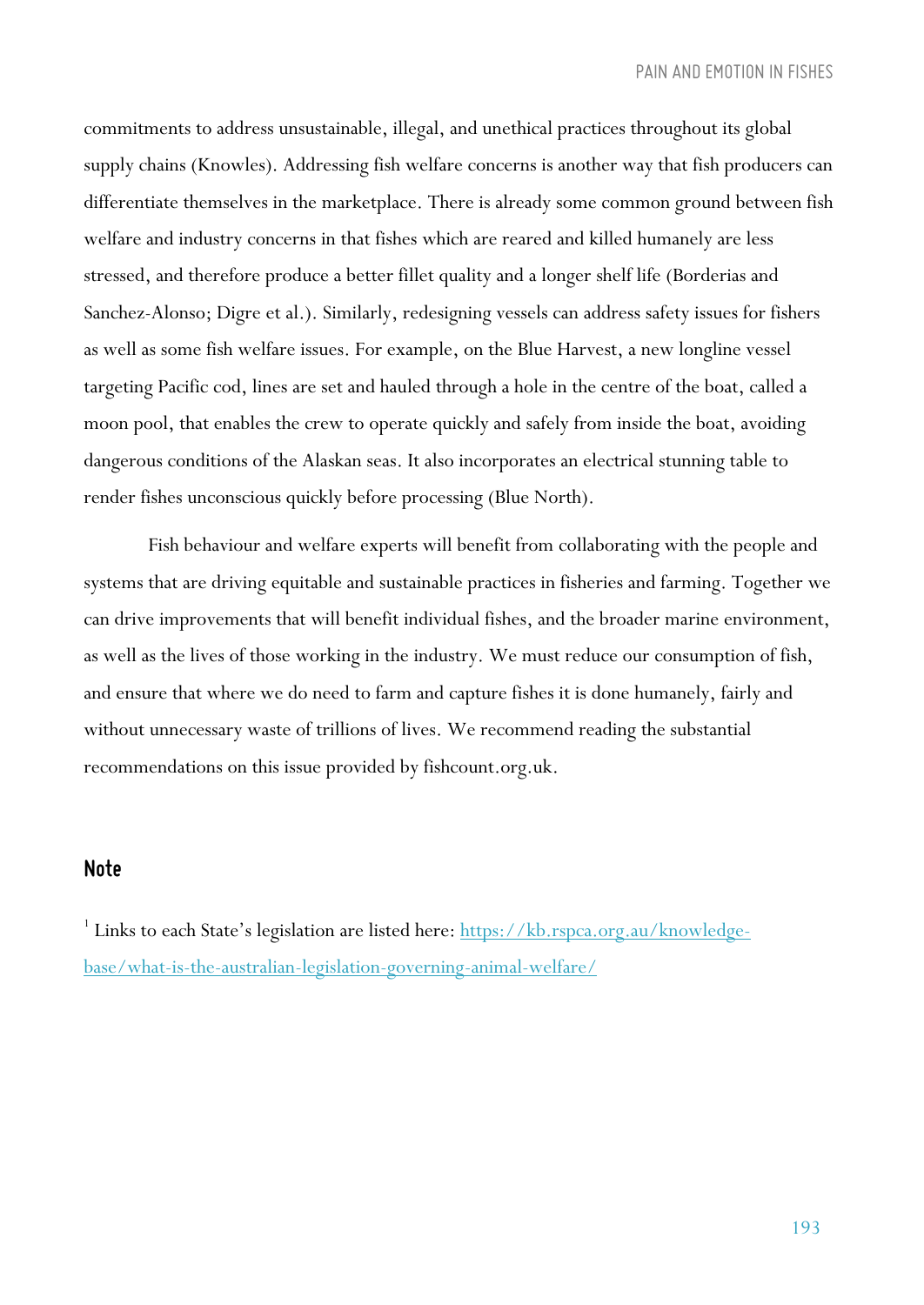## *Works Cited*

- Allsopp, M., D. Santillo and C. Dorey. 'Sustainability in Aquaculture: Present Problems and Sustainable Solutions'. *Ocean Yearbook 27,* edited by A. Chircop, S. Coffen-Smout and A. McConnell, Martinus Nijhoff Publishers, 2013, pp.291-322. www.brill.com/oceanyearbook-27
- Animal Medicines Australia (AMA). *Pet Ownership in Australia 2016.* AMA, 2016. animalmedicinesaustralia.org.au/wp-content/uploads/2016/11/AMA\_Pet-Ownership-in-Australia-2016-Report\_sml.pdf
- Arthington, A.H., N.K. Dulvy, W. Gladstone and I.J. Winfield. 'Fish Conservation in Freshwater and Marine Realms: Status, Threats and Management'. *Aquatic Conservation Marine and Freshwater Ecosystems,* vol. 26, 2016, pp.838-57.
- Ashley, P.J. 'Fish Welfare: Current Issues in Aquaculture'. *Applied Animal Behaviour Science*, vol.104, 2007, pp.199-235.
- Balcombe, J. 'Animal Pleasure and its Moral Significance'. *Applied Animal Behaviour Science,* vol. 118, 2009, pp.208-16.
- Bekoff, M. 'Cognitive Ethology and the Treatment of Non-Human Animals: How Matters of Mind Inform Matters of Welfare'. *Animal Welfare,* vol. 3, no. 2, 1994, pp.75-96.
- Boissy, A., et al. 'Assessment of Positive Emotions in Animals to Improve their Welfare'. *Physiology and Behavior*, vol. 92, 2007, pp.375-97.
- Borderias, A.J. and I. Sanchez-Alonso. 'First Processing Steps and the Quality of Wild and Farmed Fish'. *Journal of Food Science*, vol. 76, 2011, pp. R1-R5. doi.org/10.1111/j.1750-3841.2010.01900.x
- Broom, D.M. 'The Evolution of Pain'. *Flemish Veterinary Journal*, vol.70, 2001, pp.17-21.
- Brown, C. 'Fish Intelligence, Sentience and Ethics'. *Animal Cognition*, vol.18, 2015, pp.1-17.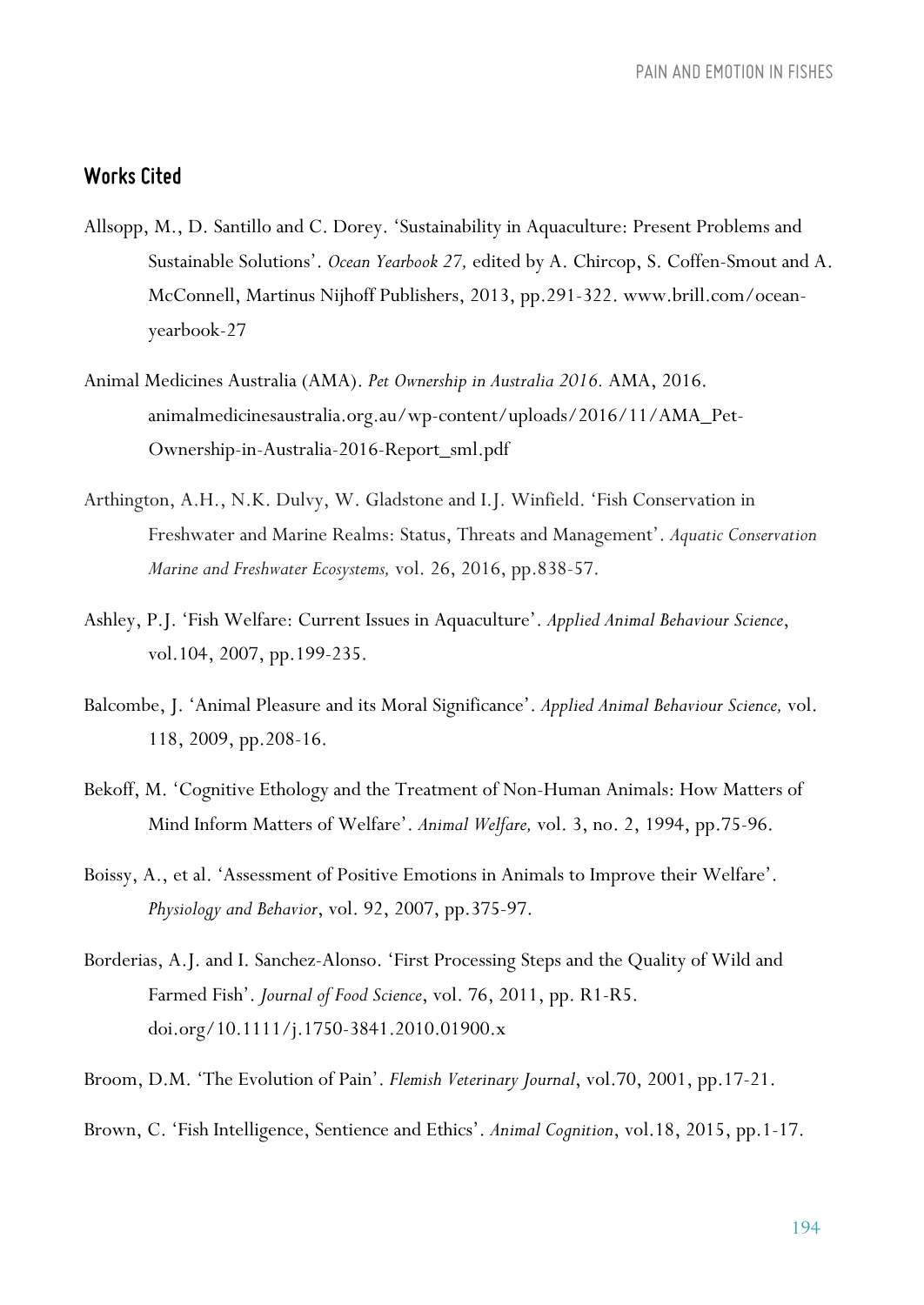- Brown, C. and K. Warburton. 'Predator Recognition and Anti-predator Responses in the Rainbowfish, *Melanotaenia eachamensis*'. *Behavioral Ecology and Sociobiology*, vol. 41, 1997, pp.61-8.
- Brown, C., K. Laland and J. Krause. *Fish Cognition and Behaviour.* Wiley-Blackwell, 2011.
- Bshary, R., W. Wickler and H. Fricke. 'Fish Cognition: A Primate's Eye View'. *Animal Cognition,* vol. 5, 2002, pp.1-13.
- Burn, C.C. 'Bestial Boredom: A Biological Perspective on Animal Boredom and Suggestions for its Scientific Investigation'. *Animal Behaviour*, vol.130, 2017, pp.141-51.
- Cashion, T., et al. 'Reconstructing Global Marine Fishing Gear Use: Catches and Landed Values by Gear Type and Sector'. *Fisheries Research*, vol. 206, 2018, pp.57-64.
- Cerqueira, M., et al. 'Cognitive Appraisal of Environmental Stimuli Induces Emotion-Like States in Fish'. *Scientific Reports*, vol. 7, 2017, art. 13181. doi.org/10.1038/s41598- 017-13173-x
- Chandroo, K.P., I.J.H. Duncan and R.D. Moccia. 'Can Fish Suffer? Perspectives on Sentience, Pain, Fear and Stress'. *Applied Animal Behaviour Science,* vol. 86, 2004, pp.225-50.
- Chopin, F.S. and T. Arimoto. 'The Condition of Fish Escaping from Fishing Gears A Review'. *Fish Research*, vol. 21, 1995, pp.325-7.
- Clarke, S., et al. *Bycatch in Longline Fisheries for Tuna and Tuna-Like Species: A Global Review of Status and Mitigation Measures*. FAO Fisheries and Aquaculture Technical Paper No. 588. UN FAO, Rome, 2014.
- Culbert, B. M., K.M. Gilmour and S. Balshine. 'Social Buffering of Stress in a Group-Living Fish'. *Proceedings of the Royal Society B: Biological Sciences,* 286 (1910), 2019, https://doi.org/10.1098/rspb.2019.1626.
- Darwin, C. *The Expression of the Emotions in Man and Animals.* John Murray, 1872.
- Dawkins, M.S. 'Animal Minds and Animal Emotions'. *Integrative and Comparative Biology,* vol. 40, 2000, pp.883-8.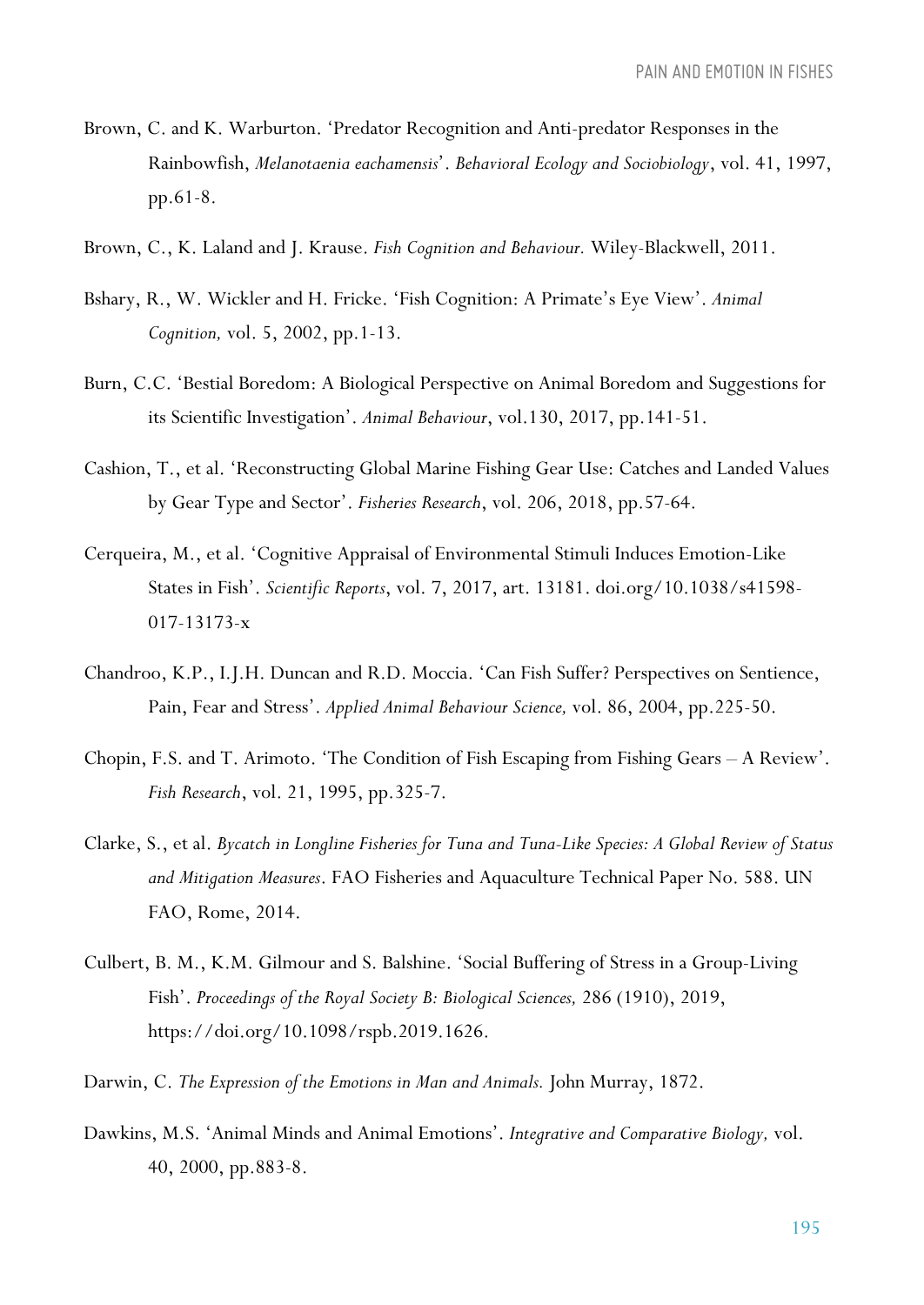- Destrez, A., et al. 'Chronic Stress Induces Pessimistic-Like Judgment and Learning Deficits in Sheep'. *Applied Animal Behaviour Science*, vol. 148, 2013, pp.28-36.
- Digre, H., et al. 'The On-Board Live Storage of Atlantic Cod (*Gadus Morhua*) and Haddock (*Melanogrammus Aeglefinus*) Caught by Trawl: Fish Behaviour, Stress and Fillet Quality'. *Fisheries Research*, vol.189, 2017, pp. 42-54.
- Dunlop, R., S. Millsopp and P. Laming. 'Avoidance Learning in Goldfish (*Carassius auratus*) and Trout (*Oncorhynchus Mykiss*) and Implications for Pain Perception'. *Applied Animal Behaviour Science,* vol. 97, 2006, pp. 255-71.
- Food and Agriculture Organization of the United Nations (FAO). *The State of World Fisheries and Aquaculture 2018 – Meeting the Sustainable Development Goals*. UN FAO, Rome, 2018.
- Food and Agriculture Organization of the United Nations (FAO). *FAOSTAT: Food and Agriculture Data*. Searched March 2019. www.fao.org/faostat/en/#home
- Fraser, D. and I.J.H. Duncan. '"Pleasures", "Pains" and Animal Welfare: Toward a Natural History of Affect'. *Animal Welfare*, vol. 7, 1998, pp. 383-96.
- Harding, E.J., E.S. Paul and M. Mendl. 'Cognitive Bias and Affective State'. *Nature,* vol. 427, 2004, p.312.
- Blue North. *Humane Harvest*, 2019. humaneharvest.com
- Humane Slaughter Association (HSA). *Humane Harvesting of Fish*. HSA, UK, 2016. www.hsa.org.uk/downloads/publications/harvestingfishdownload-updated-with-2016-logo.pdf.
- Huntingford, F.A., et al. 'Current Issues in Fish Welfare'. *Journal of Fish Biology*, vol. 68, 2006, pp. 332-72.
- Iversen, M., B. Finstad and K.J. Nilssen. 'Recovery from Loading and Transport Stress in Atlantic Salmon (*Salmo salar* L.) Smolts'. *Aquaculture*, vol. 168, 1998, pp. 387-94.
- Kelleher, K. *Discards in the World's Marine Fisheries. An Update.* FAO Technical Paper No. 470. UN FAO, Rome, 2005.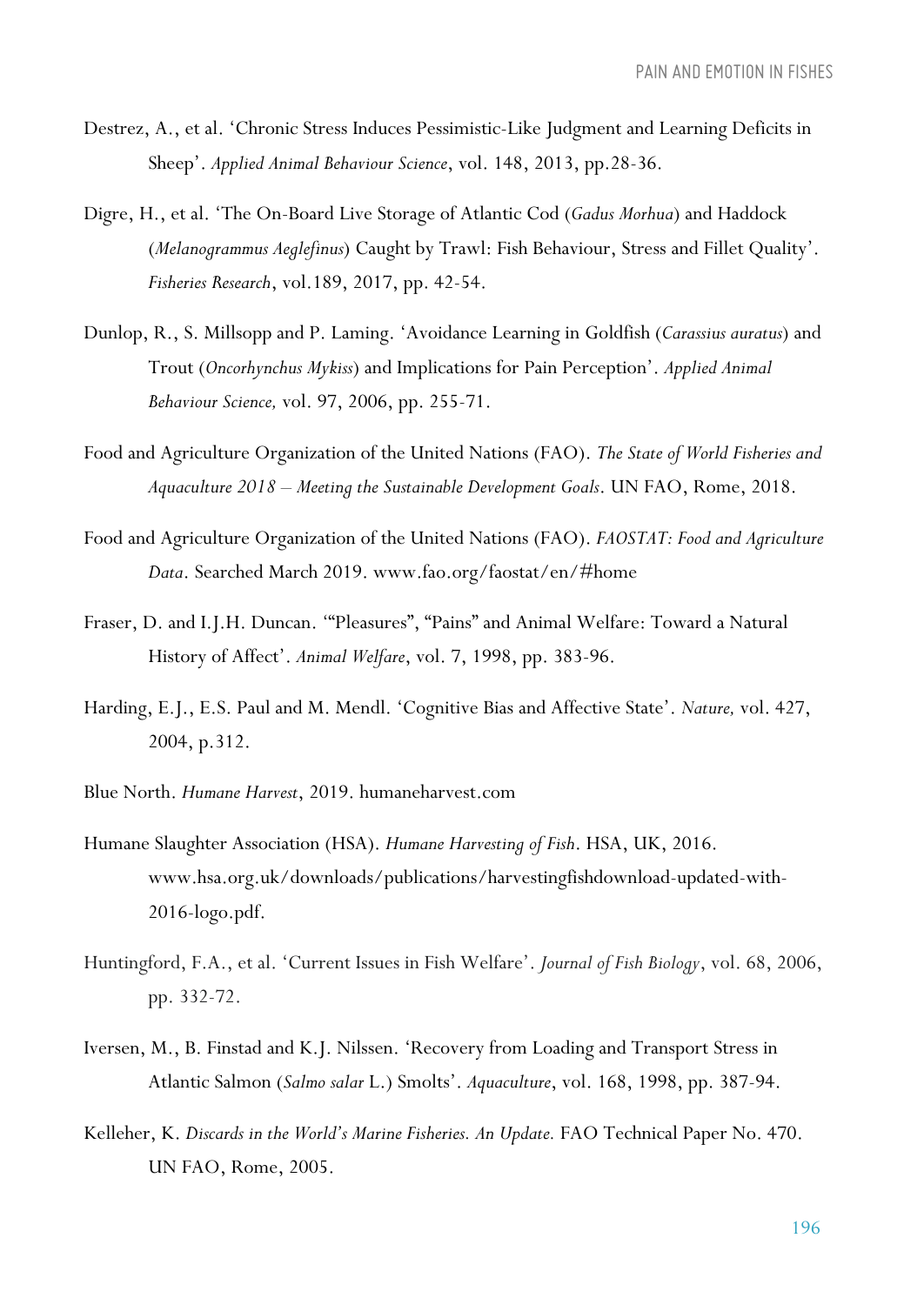- Kittilsen, S. 'Functional Aspects of Emotions in Fish'. *Behaviour Processes*, vol. 100, 2013, pp. 153-9.
- Knowles, O. 'How Greenpeace and Thai Union Turned Up the Heat on the Tuna Industry'. *News Deeply*, 29 May 2018. www.newsdeeply.com/oceans/community/2018/05/29/how-greenpeace-and-thaiunion-turned-up-the-heat-on-the-tuna-industry
- McKinnel, T., J.Y.C Lee and D. Salmon. *Made in Taiwan: Government Failure and Illegal, Abusive and Criminal Fisheries*. Greenpeace East Asia, Taipei, 2016.
- Mood, A. *Worse Things Happen at Sea: The Welfare of Wild Caught Fish*. fishcount.org.uk 2010. www.fishcount.org.uk/published/standard/fishcountfullrptSR.pdf
- Morgan, A., and G.H. Burgess. 'At-vessel Fishing Mortality for Six Species of Sharks Caught in the Northwest Atlantic and Gulf of Mexico'. *Gulf and Caribbean Research*, vol. 19, 2007, pp.123-9.
- Mellor, D.J. 'Animal Emotions, Behaviour and the Promotion of Positive Welfare States'. *New Zealand Veterinary Journal,* vol. 60, 2012, pp. 1-8.
- ---. 'Moving Beyond the "Five Freedoms" by Updating the "Five Provisions" and Introducing Aligned "Animal Welfare Aims."' *Animals*, vol. 6, 2016, p. 59.
- Mendl, M., O.H.P. Burman, R.M.A. Parker and E.S. Paul. 'Cognitive Bias as an Indicator of Animal Emotion and Welfare: Emerging Evidence and Underlying Mechanisms'. *Applied Animal Behaviour Science,* vol. 118, 2009, pp. 161-81.
- Mendl, M., et al. 'Dogs Showing Separation-Related Behaviour Exhibit a "Pessimistic" Cognitive Bias'. *Current Biology*, vol. 20, 2010, pp. R839-40.
- Mettam, J.J., L.J. Oulton, C.R. McCrohan and L.U. Sneddon. 'The Efficacy of Three Types of Analgesic Drugs in Reducing Pain in the Rainbow Trout, *Oncorhynchus mykiss*'. *Applied Animal Behaviour Science,* vol. 133, 2011, pp. 265-74.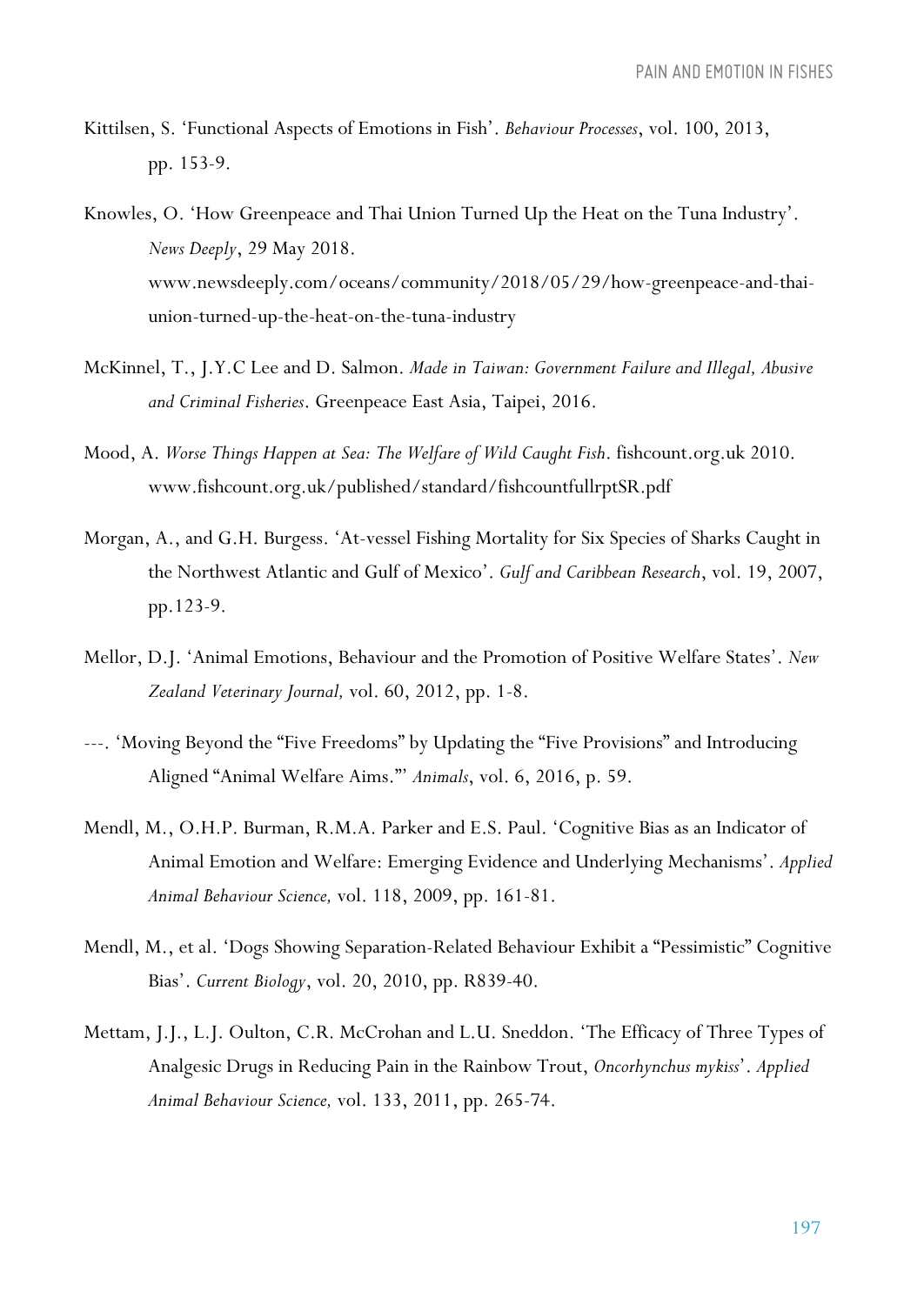- Millot, S., et al. 'Use of Conditioned Place Preference/Avoidance Tests to Assess Affective States in Fish'. *Applied Animal Behaviour Science*, vol. 154, 2014, pp. 104-11.
- Millsopp, S. and P. Laming. 'Trade-offs Between Feeding and Shock Avoidance in Goldfish (*Carassius auratus*)'. *Applied Animal Behaviour Science,* vol. 113, 2008, pp. 247-54.
- Myers, G. *The Significance of Children and Animals: Social Development and Our Connections to Other Species*, 2nd edition, Purdue University Press, 2007.
- Pauly, D and D Zeller. 'Catch Reconstructions Reveal that Global Marine Fisheries Catches are Higher than Reported and Declining'. *Nature Communications,* vol. 7, 2018, art. 10244. doi.org/10.1038/ncomms10244
- Poli, B.M., G. Parisi, F. Scappini and G. Zampacavallo. 'Fish Welfare and Quality as Affected by Pre-Slaughter and Slaughter Management'. *Aquaculture International*, vol. 13, 2005, pp. 29-49.
- Roach, J.P., K.C. Hall and M.K. Broadhurst. 'Effects of Barotrauma and Mitigation Methods on Released Australian Bass *Macquaria novemaculeata*'. *Journal of Fish Biology*, vol. 79, 2011, pp. 1130-45.
- Robb, D.H.F. and S.C. Krestin. 'Methods Used to Kill Fish: Field Observations and Literature Reviewed'. *Animal Welfare*, vol. 11, 2002, pp. 269-82.
- Rose, J.D., et al. 'Can Fish Really Feel Pain?' *Fish and Fisheries*, vol. 15, 2014, pp. 97-133.
- Santurtun, E., D.M. Broom and C.J.C. Phillips. 'A Review of Factors Affecting the Welfare of Atlantic Salmon (*Salmo salar*)'. *Animal Welfare*, vol. 27, 2018, pp. 193-204.
- Sneddon, L.U. 'Pain in Aquatic Animals'. *The Journal of Experimental Biology,* vol. 218, 2015, pp. 967-76.
- Sneddon, L.U., V.A. Braithwaite and M.J. Gentle. 'Do Fishes Have Nociceptors? Evidence for the Evolution of a Vertebrate Sensory System'. *Proceedings of the Royal Society of London. Series B: Biological Sciences,* vol. 270, 2003, pp. 1115-21.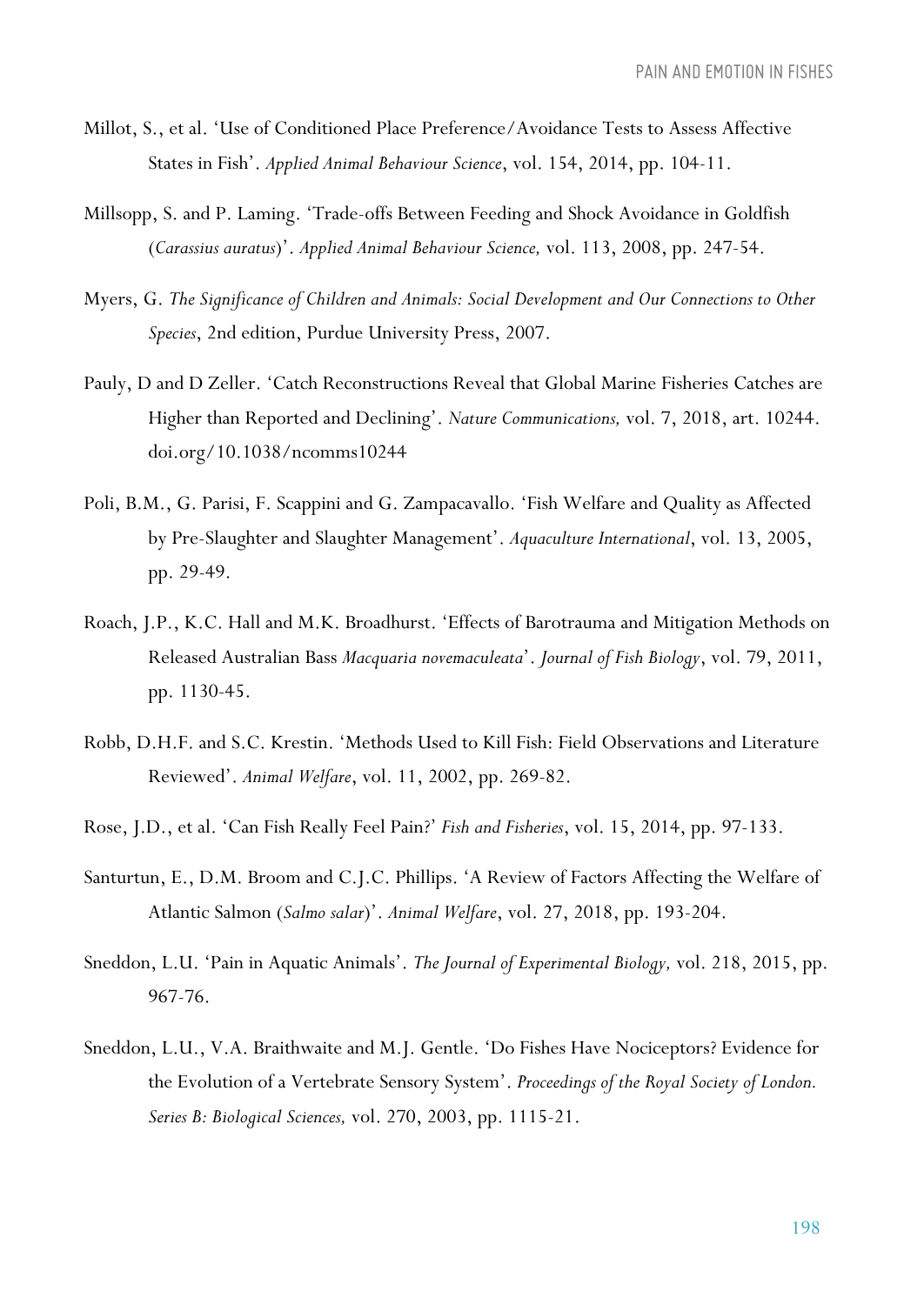- Sneddon, L.U. et al. 'Defining and Assessing Animal Pain'. *Animal Behaviour*, vol. 97, 2014, pp. 201-12.
- Sneddon, L.U. et al. 'Fish Sentience Denial: Muddying the Waters'. *Animal Sentience,* vol. 3, 2018, vol. 3, no. 21. animalstudiesrepository.org/animsent/vol3/iss21/1/
- Stien, L.H., et al. 'Salmon Welfare Index Model (SWIM 1.0): A Semantic Model for Overall Welfare Assessment of Caged Atlantic Salmon: Review of the Selected Welfare Indicators and Model Presentation'. *Reviews in Aquaculture,* vol. 5, 2013, pp. 33-57.
- Uhlmann, S.S. and M.K. Broadhurst. 'Mitigating Unaccounted Fishing Mortality from Gillnets and Traps." *Fish and Fisheries*, vol. 16, 2015, pp. 183-229.
- Van de Vis, H., et al. 'Is Humane Slaughter of Fish Possible for Industry?" *Aquaculture Research*, vol. 34, 2003, pp. 211-20.
- Veldhuizen, L.J.L., et al. 'Fish Welfare in Capture Fisheries: A Review of Injuries and Mortality'. *Fisheries Research*, vol. 204, 2018, pp. 41-8.
- Vila Pouca, C. and C. Brown. 'Contemporary Topics in Fish Cognition and Behaviour'. *Current Opinion in Behavioural Sciences*, vol. 16, 2017, pp. 46-52.
- Vila Pouca, C. and C. Brown. 'Fish How to Ask Them the Right Questions'. *Field and Laboratory Methods in Animal Cognition,* edited by N. Bueo-Guerra and F. Amici, Cambridge University Press, 2018, pp. 199-221.
- Vindas, M.A., et al. 'Brain Serotonergic Activation in Growth-Stunted Farmed Salmon: Adaption Versus Pathology'. *Royal Society Open Science*, vol. 3, 2016, art. 160030. doi.org/10.1098/rsos.160030
- Walters, ET. 'Nociceptive Biology of Molluscs and Arthropods: Evolutionary Clues about Functions and Mechanisms Potentially Related to Pain'. *Frontiers in Physiology*, vol. 9, 2018, art. 1049. doi.org/10.3389/fphys.2018.01049
- ---. 'Defining Pain and Painful Sentience in Animals'. *Animal Sentience,* vol.3, no.21, 2018. animalstudiesrepository.org/animsent/vol3/iss21/14/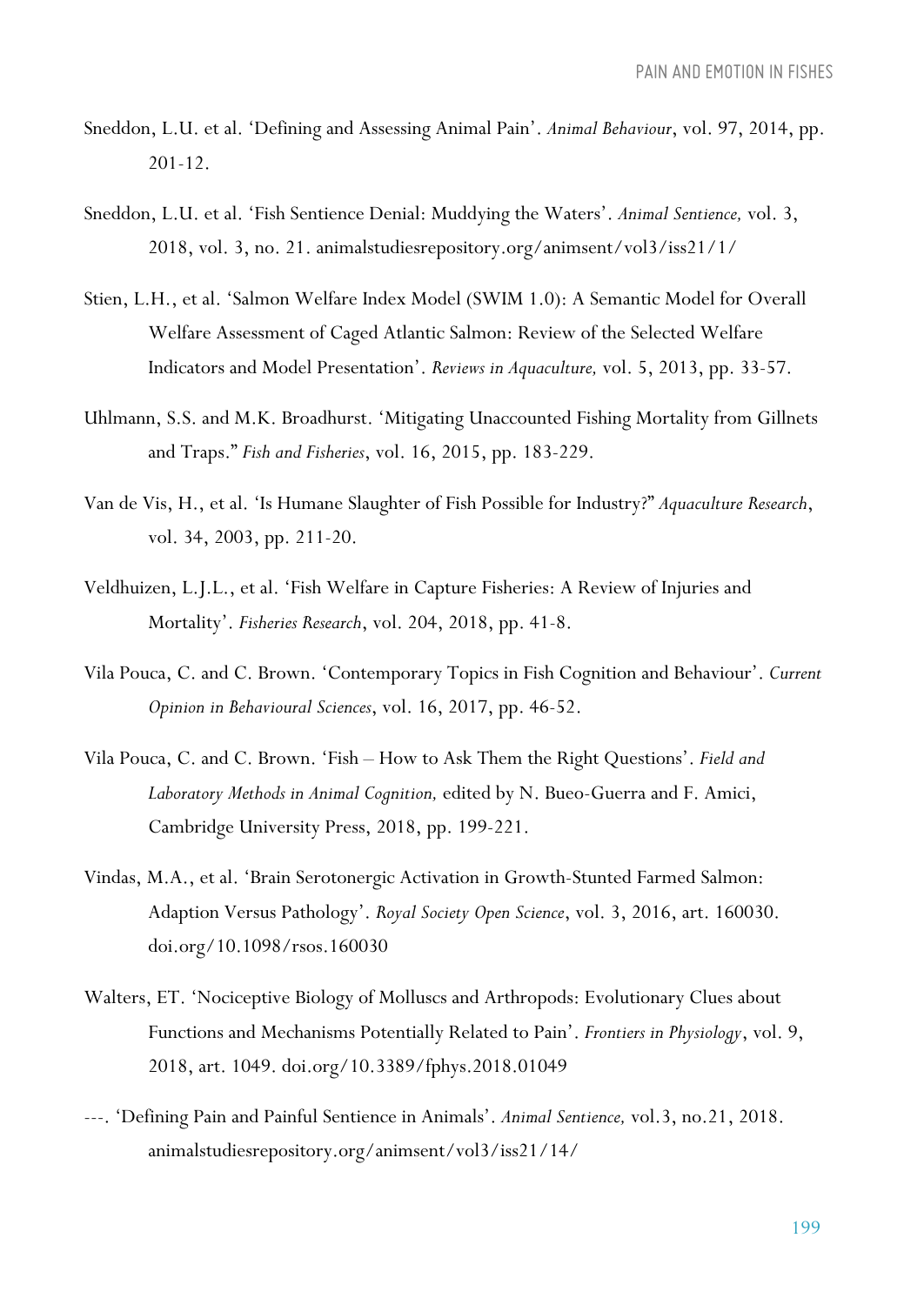- Wolfensohn, S. et al. 'Assessment of Welfare in Zoo Animals: Towards Optimum Quality of Life'. *Animals*, vol. 8, 2018, art. 110. doi.org/10.3390/ani8070110
- Woodruff, M.L. 'Pain in Fish: Evidence from Peripheral Nociceptors to Pallial Processing'. *Animal Sentience,* vol.3, no.1, 2018, animalstudiesrepository.org/animsent/vol3/iss21/2/
- Yue, S., R.D. Moccia and I.J.H. Duncan. 'Investigating Fear in Domestic Rainbow Trout, *Oncorhynchus mykiss*, Using an Avoidance Learning Task'. *Applied Animal Behaviour Science,*  vol. 87, 2004, pp. 343-54.